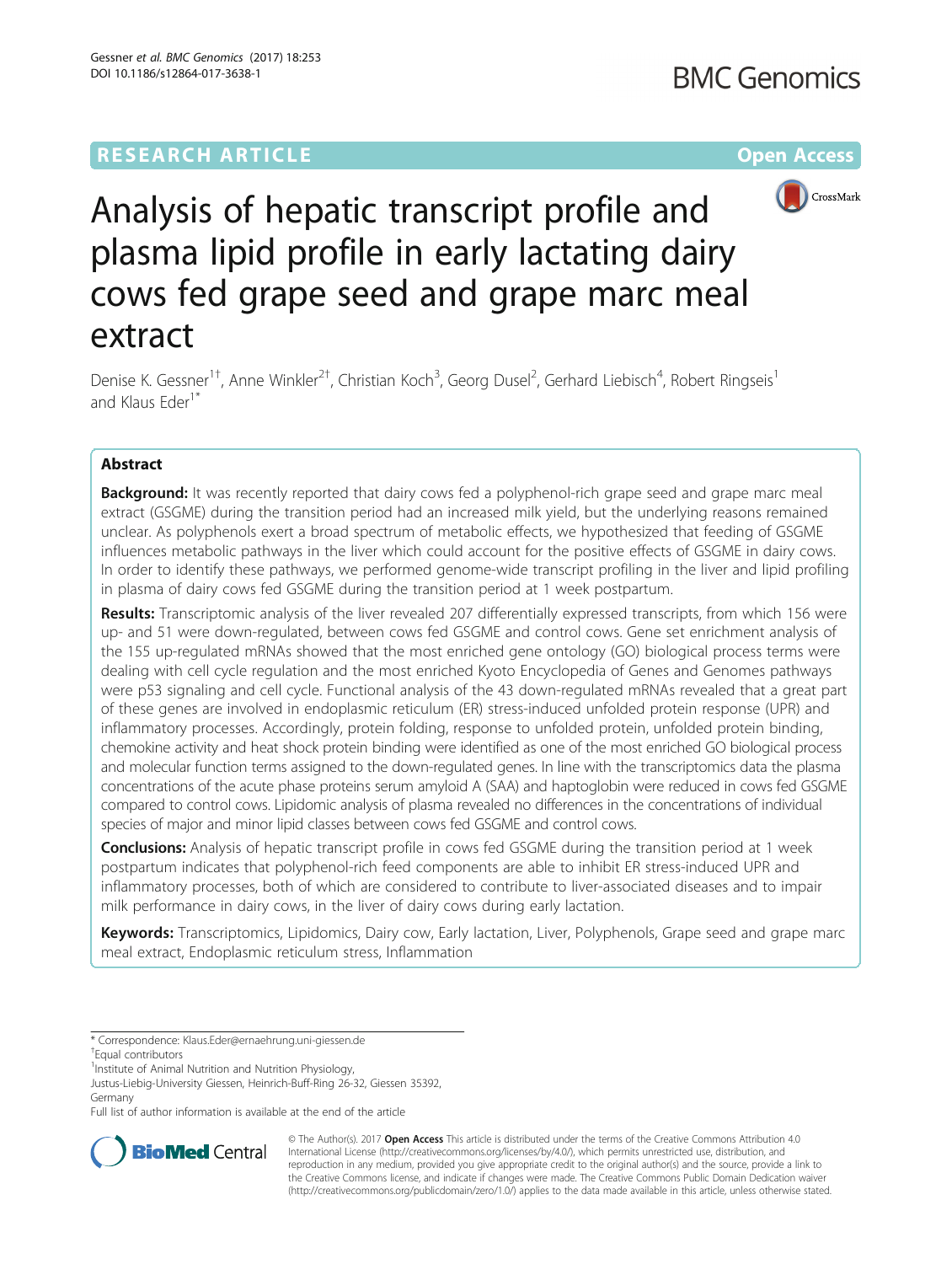## Background

The transition period spanning the time period between week 3 prepartum and week 3 postpartum represents the most critical period in the productive life of highyielding dairy cows. With the onset of lactation, commonly a pronounced negative energy balance (NEB) is emerging due to the fact that feed intake is limited in this phase while energy demand is strongly increasing by milk production. NEB leads to a strong lipolysis of triacylglycerols (TAG) in adipose tissue, leading to the release of a large amount of non-esterified fatty acids (NEFA) into the circulation [[1](#page-14-0)]. Approximately one-third of the whole body NEFA-flux is taken up into the liver. As the capacity of the liver for β-oxidation of fatty acids is limited during this phase, a part of the NEFA is esterified to TAG. Thus, a pronounced NEB during early lactation undoubtedly is involved in the development of liverassociated diseases such as fatty liver and ketosis [\[2](#page-14-0)]. Newer studies have shown that, besides metabolic stress induced by NEB, the liver of early lactating cows is also exposed to diverse inflammatory challenges. The inflammatory challenges, which include microbial components, pro-inflammatory cytokines and reactive oxygen species, typically result from infectious diseases, like endometritis and mastitis, but also from gastrointestinal disorders, like subacute rumen acidosis and abomasal displacement [\[3](#page-14-0)–[5](#page-14-0)]. Both infectious diseases and gastrointestinal disorders frequently occur during parturition or the beginning of lactation. Due to of this, transition dairy cows develop an inflammation-like condition in the liver [[4, 6](#page-14-0)]. Although this inflammation is mostly of subclinical nature, it is of great impact for health and performance of cows during early lactation [\[7](#page-14-0)].

Recently, it has been found that metabolic and inflammatory stress induces stress of the endoplasmic reticulum (ER) in the liver of early lactating cows [\[8](#page-14-0)]. ER stress is defined as an imbalance between the folding capacity of the ER and the protein load. As a consequence, unfolded and misfolded proteins accumulate in the ER lumen, thereby, disturbing ER homeostasis [\[9](#page-14-0)]. It is known from studies in humans and rodents that this causes activation of an adaptive response, termed unfolded protein response (UPR). While the aim of the UPR is to rapidly restore ER function [\[9](#page-14-0)], chronic activation of the UPR, as observed in obese or diabetic rodent models or induced by application of chemical ER stress inducers, causes various hepatic symptoms similar to those observed in periparturient dairy cows. Therefore, it has been proposed that ER stress-induced UPR contributes to the pathophysiologic conditions commonly observed in the liver of periparturient cows, like fatty liver, ketosis or inflammation [[10\]](#page-14-0).

Polyphenols are members of a large family of plantderived compounds classified as flavonoids and nonflavonoids. Numerous studies in humans and rodents have shown that polyphenols are exerting antioxidative, antiinflammatory, cardioprotective, cancer chemopreventive and neuroprotective properties [[11, 12\]](#page-14-0). In a recent study, we investigated the hypothesis that feeding grape seed and grape marc meal extract (GSGME), an inexpensive byproduct of wine and grape juice processing rich in flavonoids, to dairy cows might attenuate inflammation and ER stress in the liver during the transition period [\[13\]](#page-14-0). In that study, cows fed GSGME during the transition period had an increased milk yield and had a reduced mRNA concentration of fibroblast-growth factor (FGF)-21, a stress hormone, in the liver at week 1 and week 3 postpartum. Relative mRNA concentrations of various hepatic genes of inflammation and ER stress in the liver were decreased by 20-50% in the cows fed GSGME in comparison to the control group. However, as mRNA concentrations of these genes were not statistically significant different between the two groups of cows, the effect of polyphenols on hepatic inflammation and ER stress remains unclear. As polyphenols are exerting a broad spectrum of metabolic effects [[14](#page-14-0)–[16\]](#page-14-0), we hypothesized that feeding of GSGME might influence other metabolic pathways in the liver which could account for the positive effects of GSGME observed in cows during early lactation. In order to investigate this hypothesis, we used a genome-wide transcript profiling technique to explore changes in the hepatic transcriptome of cows supplemented with GSGME during the transition period. A main advantage of large-scale screening technologies like transcriptomics is that changes in the complete transcriptome can be assessed simultaneously, despite only small amounts of tissue, e.g. biopsy samples, being available. Using this technique in dairy cows has strongly increased understanding of the hepatic molecular adaptations occurring in the periparturient period [[17](#page-14-0)–[19\]](#page-14-0). Transcriptomics in combination with the analysis of selected blood metabolites and animal performance parameters facilitates to relate changes in the hepatic transcriptome to alterations of liver function during the periparturient period [[17](#page-14-0)–[19\]](#page-14-0).

Recently, a gene-based mapping and pathway analysis of metabolic traits in dairy cows figured out that hepatic genes of glycerophospholipid metabolism (e.g., lysophosphatidylcholine acyltransferase 1) are closely linked to plasma concentrations of NEFA, β-hydroxybutyrate (BHBA) and glucose, three key factors of the metabolic status of dairy cows during early lactation [\[20\]](#page-14-0). Moreover, signaling lipids, such as ceramides, are implicated in pathways regulating inflammation [[21](#page-14-0), [22\]](#page-14-0). As polyphenols have been shown to exert pronounced effects on hepatic lipid metabolism, particularly under pathological conditions [[23\]](#page-15-0), we further aimed to find out whether feeding of GSGME could influence metabolism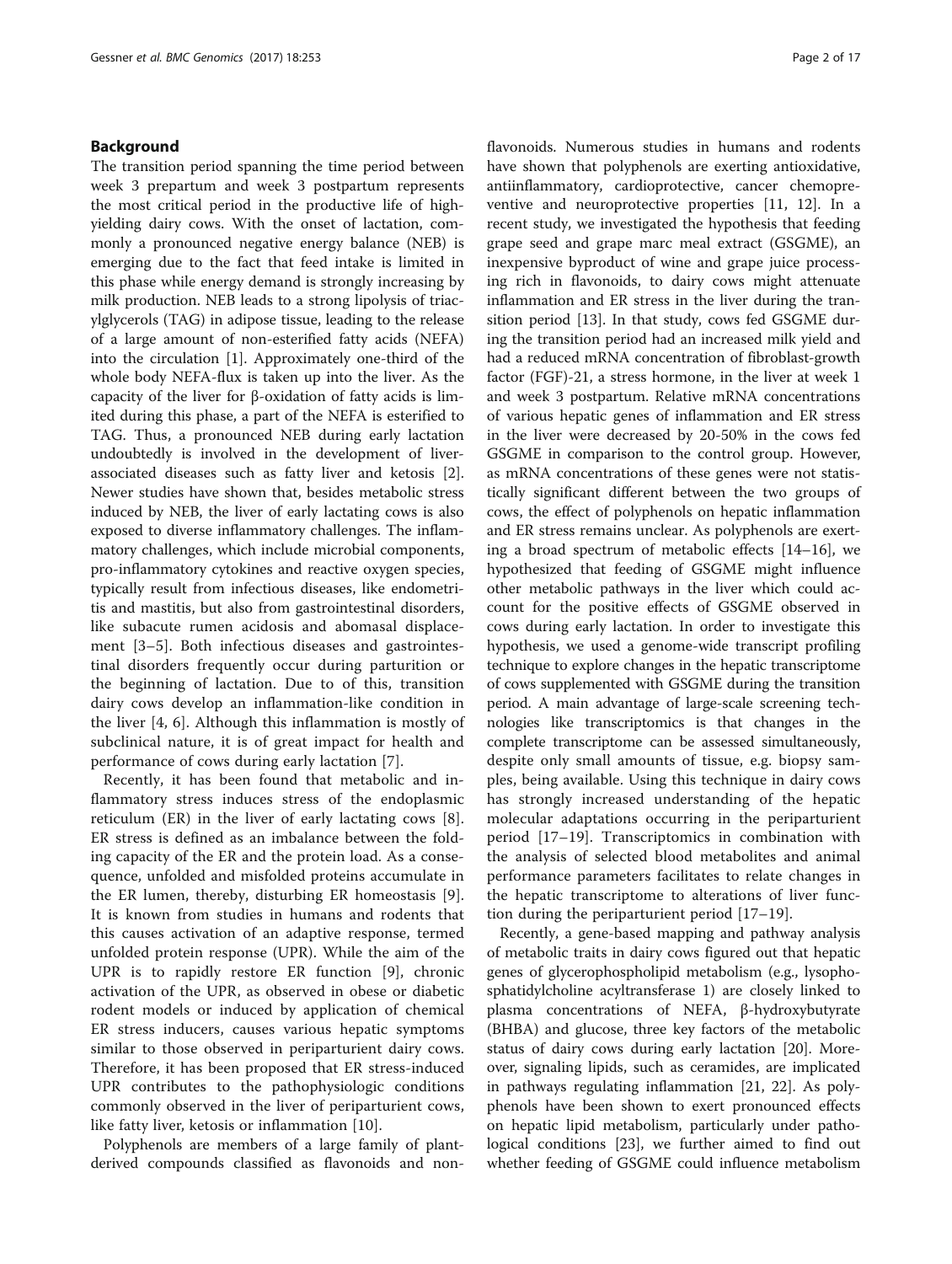of glycerophospholipids and ceramides. Therefore, we performed a lipidomic analysis of plasma samples.

#### Methods

## Animal experiment

For this investigation, we used liver and plasma samples collected at 1 week postpartum of an experiment with dairy cows [[13\]](#page-14-0). At this time point, both metabolic and inflammatory stress markers, such as plasma NEFA, plasma BHBA and hepatic mRNA concentrations of acute phase proteins (APPs), were increased most compared to later sampling time points (week 3 and week 5) in this study and another study [[13,](#page-14-0) [24\]](#page-15-0). In this experiment, 28 Holstein cows with an average parity number of 2.8 were used as experimental animals. The experiment was conducted at the Educational and Research Centre for Animal Husbandry Hofgut Neumühle in Rhineland-Palatinate (Münchweiler an der Alsenz, Germany); the experimental protocol was approved by the Provincial Government of Coblenz, Germany (23 177–07/G12–20–074). The cows were assigned into 2 experimental groups, either a control group  $(n = 14)$ or a group supplemented with GSGME (GSGME group;  $n = 14$ ), each consisting of 10 multiparous and 4 primiparous cows and having a similar average parity number (control group: 2.8, GSGME group: 2.9). In the period between week 3 prepartum and calving, a total mixed ration (TMR) was fed which was calculated to meet the demand of net energy (NE) and crude protein (CP) requirement of a dry cow with a BW of 650 kg and an assumed dry matter intake (DMI) of 12 kg/d, according to the German Society of Nutrition Physiology [[25\]](#page-15-0). After calving, all animals were offered a basal TMR calculated to meet the demand of net energy and CP requirement for producing 34 kg of milk, with an assumed daily DMI of 22 kg [[13\]](#page-14-0). Feed components were collected fortnightly and analyzed according to the official methods of Verband der Deutschen Landwirtschaftlichen Untersuchungs- und Forschungsanstalten [[26](#page-15-0)]. The analyzed chemical composition of the TMR offered during dry period and lactation was in average of control and GSGME group as follows (per kg DM): 6.5 and 6.8 MJ NE<sub>L</sub>, 140 and 166 g CP, 383 and 356 g neutral detergent fiber. More details on the analytical composition of the TMR have been published recently [\[13](#page-14-0)]. In the time period from 3 week before the expected calving date until week 9 postpartum, the basal TMR of the GSGME group was supplemented with 1% of GSGME (Antaox, Dr. Eckel, Niederzissen, Germany) based on DM content. The GSGME product used had a total flavonoid content of 52 mg gallic acid equivalents per gram. The TMR of the control group was supplemented with

1% of wheat bran for an energetic adjustment. Although the  $NE<sub>L</sub>$  content of the GSGME used in this study was slightly lower (3.64 MJ  $NE<sub>L</sub>/kg DM$  [\[27\]](#page-15-0)) than that of wheat bran (4.18 MJ NE<sub>L</sub>/kg DM) [[28](#page-15-0)], the NE<sub>L</sub> content of the TMR between the two groups was nearly identical due to the small proportion of GSGME and wheat bran, respectively, in the TMR [\[13\]](#page-14-0).

#### Blood samples and liver biopsies

Each cow was separated from the herd for blood sampling and liver biopsy procedure. Blood was taken from the vena caudalis at week 1 (day 7 postpartum  $\pm 2$  d) using ethylenediaminetetraacetic acid-coated collection tubes (S-Monovette, Sarstedt, Nümbrecht, Germany). Plasma was separated from blood cells by centrifugation, and the plasma samples were stored at −20 °C until analysis. Liver biopsies were taken after sampling of blood according to the protocol recently described [\[13](#page-14-0)] and immediately snap-frozen in liquid nitrogen and stored at −80 °C until further analysis.

#### RNA isolation

Total RNA was isolated from liver samples using Trizol according to the manufacturer's protocol and stored at −80 °C. Prior to sample processing at the Centre of Excellence for Fluorescent Bioanalytics (KFB) at the University of Regensburg, the concentration and integrity of RNA was analyzed using an Agilent 2100 Bioanalyzer (Agilent technologies, Böblingen, Germany). The total RNA concentrations, optical density A260/A280 ratios, RNA integrity number (RIN) values and starting total RNA amounts of all samples were  $0.59 \pm 0.08$  μg/μL, 1.93  $\pm 0.03$ ,  $6.6 \pm 0.5$  and  $3.8 \pm 0.5$  µg (mean  $\pm$  SD,  $n = 12$ ), respectively.

### Microarray hybridization

For microarray analysis, six RNA samples each of the control group  $(n = 6)$  and the GSGME group  $(n = 6)$ were selected. The six RNA samples of each group consisted of five samples randomly selected from the multiparous cows and one sample randomly selected from the primiparous cows. Both groups had a similar average parity number (control group: 2.5, GSGME group: 2.3). Total RNA samples were processed according to the GeneChip WT Plus Reagent Kit (Affymetrix, High Wycombe, UK). In brief, total RNA was transcribed to first strand and second strand complementary DNA (cDNA). Then, complementary RNA (cRNA) was synthesized and amplified by *in vitro-*transcription of the second-stranded cDNA template using T7 RNA polymerase. After purification of cRNA and assessing cRNA yield and quality, single-stranded (ss) cDNA was synthesized by reverse transcription of cRNA using  $2<sup>nd</sup>$ -cycle primers. The ss cDNA was purified and checked again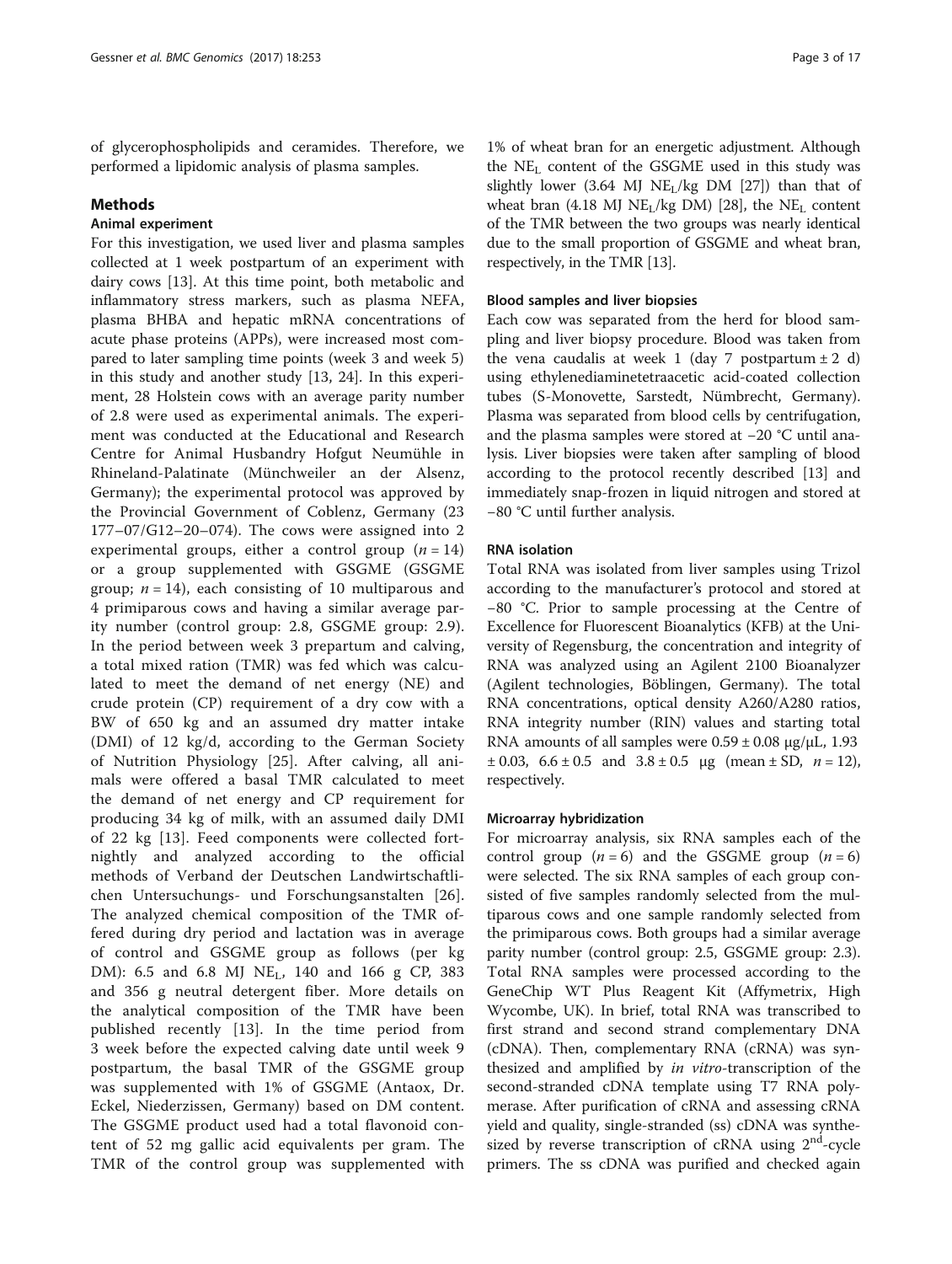for yield and quality. The purified ss cDNA was fragmented and the fragmented cDNA labeled by terminal deoxynucleotidyl transferase using the Affymetrix proprietary DNA labeling reagent that is covalently linked to biotin. Finally, the labeled ss cDNA was hybridized to the Affymetrix GeneChip Bovine Gene 1.0 Sense Target array representing approximately 23,000 bovine transcripts. After hybridization arrays were washed and stained with the Affymetrix GeneChip Fluidics station 450. Finally, arrays were scanned with an Affymetrix GeneChip scanner 3000. The quality of hybridization was assessed in all samples following the manufacturer's recommendations. The microarray data have been deposited in MIAME compliant format in the NCBI's Gene Expression Omnibus public repository ([\[29](#page-15-0)]; GEO accession no. GSE86368).

#### Microarray analysis

After scanning the microarrays, cell intensity files containing a single intensity value for each probe cell were computed from the image data with the Affymetrix GeneChip Command Console Software. Background correction and normalization of probe cell intensity data was performed with Affymetrix Expression Console software using the Robust Multichip Analysis (RMA) algorithm. This algorithm is a log scale multi-chip analysis approach fitting a robust linear model at the probe level to minimize the effect of probe-specific affinity differences. Expression levels of transcripts are measured using log transformed perfect match values, after carrying out a global background adjustment and across microarray normalization [\[30](#page-15-0)]. The microarrays were annotated using the Affymetrix BovGene-1\_0-st-v1\_Probeset\_Release 36 annotation file. Transcripts were defined as differentially expressed when the fold-change (FC) between GSGME group and control group was > 1.3 or  $<-1.3$  and the  $P$ value of the unpaired Student's t-test (two-tailed distribution, two-sample equal variance) for each transcript was < 0.05. False discovery rates (FDR) according to Benjamini-Hochberg multiple testing correction were also calculated. However, the FDR value was not applied as a cut off criterion, since the FDR-corrected P-values for all 23,000 transcripts were > 0.05.

## Bioinformatic prediction of mRNA targets of differentially expressed miRNAs

Bioinformatic prediction of mRNA targets for differentially regulated miRNAs was performed using TargetScan release version 7.1 ([http://www.targetscan.org/vert\\_71/](http://www.targetscan.org/vert_71/)) for the species "cow". TargetScan predicts biological targets of miRNAs by searching for the presence of conserved 6 to 8mer sites matching the seed region of each miRNA [[31](#page-15-0)]. In mammals, predictions are ranked based on the predicted efficacy of targeting as calculated using

cumulative weighted context++ scores of the sites [[32](#page-15-0)]. A cumulative weighted context++ score < −0.20 was used as cut off criterion for predicting mRNAs targets.

#### Gene set enrichment analysis

To extract biological meaning from the identified differentially expressed transcripts and predicted mRNA targets, gene set enrichment analysis (GSEA) with a modified Fisher's exact test was performed in order to identify enriched Gene Ontology (GO) terms within GO categories (biological process, molecular function, cellular component) and enriched Kyoto Encyclopedia of Genes and Genomes (KEGG) pathways using the Database for Annotation, Visualization and Integrated Discovery (DAVID) 6.7 bioinformatic resource [[33](#page-15-0), [34](#page-15-0)]. GO terms and KEGG pathways were defined as enriched if the FDR-adjusted P-value according to the Benjamini-Hochberg correction was < 0.05. GSEA was performed separately for the up- and down-regulated mRNAs and predicted mRNAs, respectively. The rationale of performing GSEA separately for the up- and down-regulated transcripts and not for all differentially expressed transcripts together is that results from GSEA are better to interpret, i.e. based on this approach it is assumed that biological processes or molecular functions and pathways identified as enriched within up-regulated genes are probably activated, whereas those enriched with down-regulated genes are likely inhibited.

## Quantitative real-time polymerase chain reaction (qPCR) analysis

Microarray data of 25 differentially expressed mRNAs were validated by qPCR. For qPCR analysis, total RNA from all cows ( $n = 14$  per group) was used to generate cDNA by reverse transcription. The cDNA was synthesized using a Mastermix containing 1.2 μg of total RNA, 100 pmol oligo(dT)18 primer (Eurofins MWG Operon, Ebersberg, Germany), 1.25 μL dNTP mix (10 mM, GeneCraft, Lüdinghausen, Germany), 5 μL 5× RT reaction buffer (Thermo Fisher Scientific, St. Leon-Rot, Deutschland) and 60 units M-MuLV Reverse Transcriptase (Thermo Fisher Scientific). The cDNA synthesis was carried out at 42 °C for 60 min and a final inactivating step at 70 °C for 10 min in a thermocycler (Biometra, Göttingen, Germany). The relative mRNA expression of genes was measured with a Rotor-Gene Q system (Qiagen, Hilden, Germany) using KAPA SYBR FAST qPCR Mastermix (Peqlab, Erlangen, Germany) and gene-specific primer pairs (Eurofins MWG Operon, Ebersberg, Germany) that were designed using Primer3 and BLAST. Primer characteristics of reference genes were recently published [\[13](#page-14-0)]. Primer characteristics of target genes are shown in Additional file [1](#page-13-0): Table S1. Ct-values of reference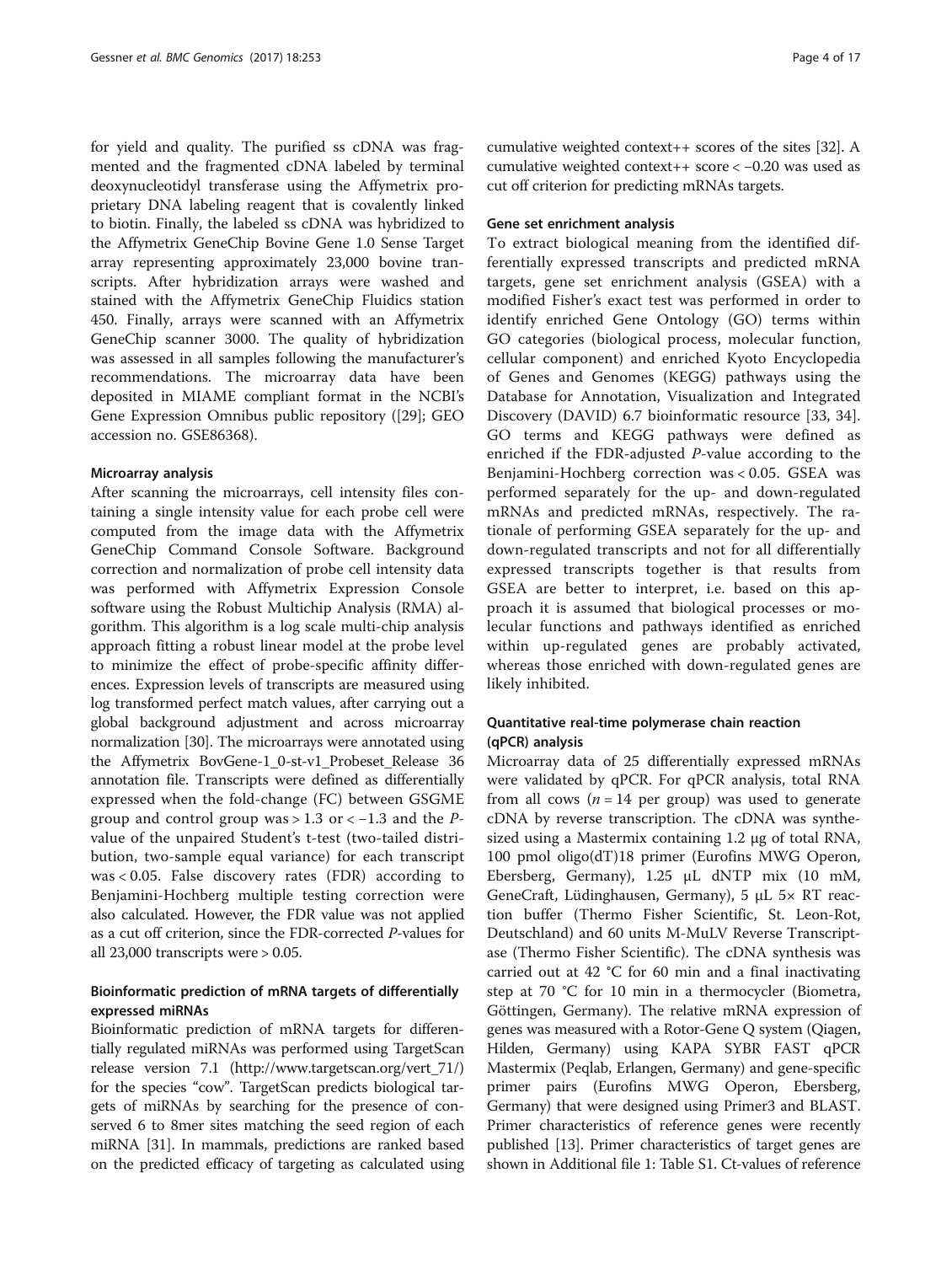and target genes were obtained using Rotor-Gene Q Software (Qiagen). For normalization of relative expression levels GeNorm normalization factor was calculated from the three most stable (beta-actin, peptidylprolyl isomerase A, ribosomal protein S9) out of six reference genes tested [[35](#page-15-0)]. Raw Ct-values of reference genes were statistically analyzed to ensure that expression levels did not differ between groups. Raw Ct-values were transformed into relative expression values using the  $2^{\cdot \Delta \text{C}t}$  equation for the calculation of the normalization factors. The highest relative value of each gene was set to 1. From these values, the normalization factor was calculated as the geometric mean of expression data of the three most stable reference genes. Ct-values of target genes were also transformed into relative expression values using the  $2^{-\Delta Ct}$  equation and were normalized with the individual normalization factor resulting in relative gene quantities that were used for the statistical analysis. The mean normalized  $2^{-\Delta Ct}$ ratios of the control group was set to 1.0 and the mean and SD of normalized  $2^{-\Delta Ct}$  ratios of the GSGME group was scaled proportionally. PCR products were separated electrophoretically using a 1.5% agarose gel stained with GelRed nucleic acid gel stain (Biotium, Hayward, CA, USA) to confirm the expected size of the PCR products.

#### Plasma concentration of acute phase proteins

Plasma concentrations of bovine haptoglobin (HP) and serum amyloid A (SAA) were analyzed using commercial ELISA Kits (CSB-E08585b, CSB-E08592b, Hölzel Diagnostika, Cologne, Germany). The ELISA procedure was performed based on the instructions provided by the manufacturer and absorbance read in a microplate reader (Infinite® 200, Tecan, Mainz, Germany). According to manufacturer's information, the limits of detection were 7.8 μg HP/L plasma for the HP ELISA kit and 50 μg SAA/L plasma for the SAA kit. All samples were measured in duplicate. Intra-assay coefficients of variability (CV) were < 10% for each sample in both assays. The average of individual CV was 5.8% and 3.7% for the measurement of HP and SAA, respectively.

#### Lipidomic analysis

Lipid extraction was carried out in the presence of nonnaturally occurring lipid species as internal standards according to the protocol of Bligh and Dyer [[36\]](#page-15-0). Determination of plasma lipid species was accomplished by means of direct flow injection electrospray ionization tandem mass spectrometry (ESI-MS/MS) in positive ion mode as described in [[37, 38\]](#page-15-0). For phosphatidylcholine (PC), lysophosphatidylcholine (LPC), and sphingomyelin (SM) a precursor ion of  $m/z$  184 was used [[38, 39\]](#page-15-0). A fragment ion of  $m/z$  264 was used to analyze spingosine based ceramides (Cer) and hexosylceramides (HexCer), while a fragment ion of  $m/z$  369 was used for the analysis of free cholesterol (FC) and cholesteryl esters (CE) after selective derivatization of FC [[38](#page-15-0), [40\]](#page-15-0). Phosphatidylethanolamine species (PE) and phosphatidylinositol (PI) were analysed following neutral loss fragment of 141 and 277 Da, respectively [\[41](#page-15-0), [42\]](#page-15-0). The analysis of PEbased plasmalogens (PE-P) with 16:0, 18:0 and 18:1 vinylether bonds was performed as described by Zemski-Berry [[43\]](#page-15-0). Data analysis was performed with Mass Lynx software including the NeoLynx tool (Micromass) and results were exported to Excel and further processed by self-programmed Excel Macros [[37\]](#page-15-0). Annotation of lipid species was carried out according to the LipidomicNet proposal for shorthand notation of lipid structures derived from mass spectrometry [[44](#page-15-0)]. Glycerophospholipid species annotation was based on the assumption of even-numbered carbon chains only. Sphingomyelin species were assigned based on the assumption of a sphingoid base with 2 hydroxyl groups.

#### Statistical analysis

Values presented in the text are means  $\pm$  SD. All data were evaluated by Student's t test using the Minitab statistical software (Release 13, Minitab Inc., State College, PA, USA). Multiple testing correction of microarray data was performed by Benjamini and Hochberg FDR.

#### Results

#### Identification of differentially expressed transcripts

To investigate the effect of GSGME on the transcriptome in the liver of dairy cows, we used a bovine microarray representing approximately 23,000 Bos taurus transcripts. Taking into account the criteria FC > 1.3 or FC <  $-1.3$  and  $P < 0.05$  a total of 207 transcripts were found to be differentially expressed in the liver between cows fed GSGME and control cows. Substantially more transcripts were up-regulated by GSGME (156), while only 51 transcripts were down-regulated by GSGME in the liver of cows. The up-regulated transcripts included 155 protein-coding transcripts (mRNAs) and 1 nonprotein-coding miRNA, whereas the down-regulated transcripts included 43 mRNAs and 8 miRNAs. The 20 most strongly up- and down-regulated mRNAs are presented in Table [1](#page-5-0) and Table [2](#page-6-0), respectively. The FCs of the most strongly up-regulated mRNAs ranged between 2.91 and 1.90, while those of the most strongly downregulated mRNAs ranged between −1.66 and −1.39. In Table [3](#page-6-0) the differentially regulated miRNAs including FCs and P-values are shown.

## Validation of microarray data for selected differentially expressed protein-coding transcripts by qPCR

Validation of microarray data was carried out by qPCR analysis for 25 differentially regulated mRNAs. The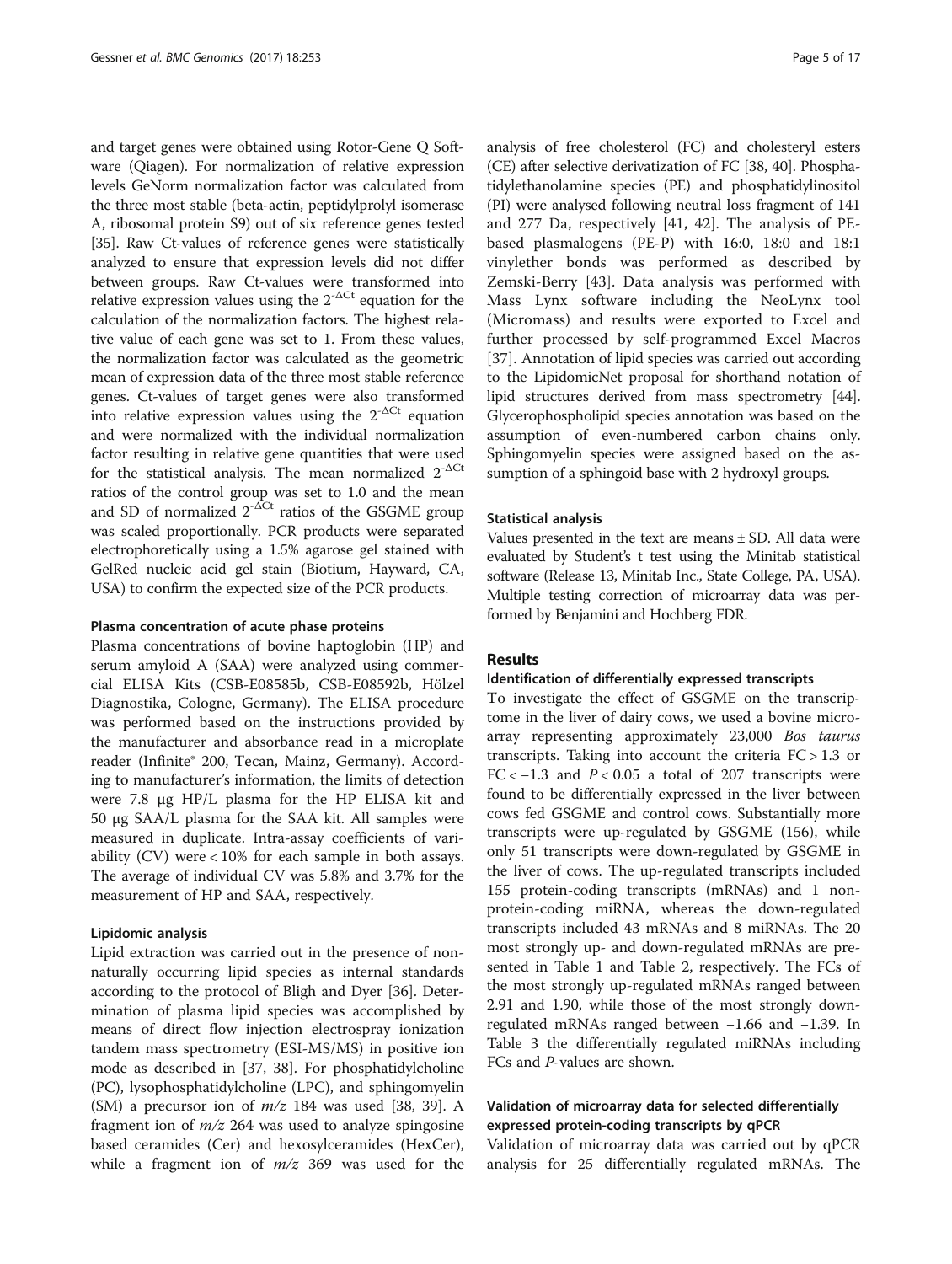| CONTENT COWS at I WEEK postpartum |                                                      |                 |                     |  |  |
|-----------------------------------|------------------------------------------------------|-----------------|---------------------|--|--|
| Gene symbol                       | mRNA description                                     | FC <sup>a</sup> | $P$ -value<br>0.013 |  |  |
| TOP2A                             | topoisomerase (DNA) Il alpha 170 kDa                 | 2.91            |                     |  |  |
| CDKN3                             | cyclin-dependent kinase inhibitor 3                  | 2.64            | 0.010               |  |  |
| ARHGAP11A                         | Rho GTPase activating protein 11A                    | 2.61            | 0.029               |  |  |
| STMN1                             | stathmin 1                                           | 2.57            | 0.015               |  |  |
| ECT <sub>2</sub>                  | epithelial cell transforming sequence 2 oncogene     | 2.53            | 0.023               |  |  |
| DEPDC1                            | DEP domain containing 1                              | 2.51            | 0.015               |  |  |
| <b>CENPA</b>                      | centromere protein A                                 | 2.49            | 0.006               |  |  |
| <b>CENPF</b>                      | centromere protein F, 350/400 kDa (mitosin)          | 2.45            | 0.017               |  |  |
| CKAP2                             | cytoskeleton associated protein 2                    | 2.39            | 0.024               |  |  |
| PRR11                             | proline rich 11                                      | 2.32            | 0.036               |  |  |
| KIF11                             | kinesin family member 11                             | 2.25            | 0.007               |  |  |
| KIF20A                            | kinesin family member 20A                            | 2.21            | 0.017               |  |  |
| BUB1B                             | budding uninhibited by benzimidazoles 1 homolog beta | 2.20            | 0.004               |  |  |
| LOC618147                         | histone cluster 1, H2ai-like                         | 2.17            | 0.002               |  |  |
| KIF4A                             | kinesin family member 4A                             | 2.13            | 0.018               |  |  |
| LOC787465                         | histone H2B type 1-like                              | 2.10            | 0.006               |  |  |
| GAS2L3                            | growth arrest-specific 2 like 3                      | 1.99            | 0.018               |  |  |
| SMC4                              | structural maintenance of chromosomes 4              | 1.98            | 0.011               |  |  |
| SMC <sub>2</sub>                  | structural maintenance of chromosomes 2              | 1.96            | 0.011               |  |  |
| RRM2                              | ribonucleotide reductase M2                          | 1.95            | 0.046               |  |  |
| CASC5                             | cancer susceptibility candidate 5                    | 1.93            | 0.029               |  |  |
| ESCO <sub>2</sub>                 | establishment of cohesion 1 homolog 2                | 1.93            | 0.032               |  |  |
| HIST2H2BF                         | histone cluster 2, H2bf                              | 1.91            | 0.039               |  |  |
| <b>HELLS</b>                      | helicase, lymphoid-specific                          | 1.90            | 0.013               |  |  |

<span id="page-5-0"></span>Table 1 The 20 most strongly up-regulated mRNAs in the liver of cows fed grape seed and grape marc meal extract (GSGME) versus control cows at 1 week postpartum

<sup>a</sup>The FC was calculated from the signal log ratios as follows: 2<sup>Signal log ratio</sup> if signal log ratio ≥ 0 and (−1) × 2<sup>–(Signal log ratio) if signal log ratio < 0. Signal log ratios</sup> were calculated from  $n = 6$  microarrays per group

transcripts to be validated by qPCR were randomly selected from the most strongly up- and down-regulated mRNAs. Since the number of transcripts up-regulated was higher than that down-regulated, we validated 14 up- and 11-down-regulated transcripts by qPCR. Table [4](#page-7-0) shows that in the case of most mRNAs (19) the effect direction was the same between qPCR and microarray data, but the FCs from qPCR analysis were markedly lower than from microarray analysis. In the case of about half (9) of the differentially regulated mRNAs, qPCR analysis revealed a FC greater than the filter criterion for differential regulation in microarray analysis  $(>1.3 \text{ or } < -1.3)$ . In line with this, statistical analysis revealed that only 5 of these 9 mRNAs were differentially regulated according to qPCR analysis at a significance level of  $P < 0.05$  (TUBB, PHLDA1) or at least  $P < 0.1$ (KIF20A, SAA4, HYOU1). In the case of 15 mRNAs, the FC determined by qPCR analysis was below the filter criterion for differential regulation and the P-value was not significant ( $P > 0.05$ ). In the case of one mRNA

(HMMR) the effect direction determined by qPCR analysis  $(FC = -1.34)$  was contrary to that determined by microarray analysis ( $FC = 1.87$ . Regarding these partial inconsistencies between microarray and qPCR data (statistical results, effect size), three causative factors should be noted: 1) The number of biological replicates was different between microarray and qPCR analysis ( $n = 6$  vs.  $n = 14$ ) influencing the statistical power of the data. 2) For microarray analysis six cows (1 primiparous and 5 multiparous) were selected from the control group and the GSGME group each consisting of 4 primiparous and 10 multiparous cows. Due to this, the average parity number of the groups used for microarray analysis was slightly lower than of the groups used for qPCR. 3) The detection principle of transcript abundance differs between microarray and qPCR, i.e. for qPCR analysis a 100–250 bp sequence of the transcript is amplified by a single primer pair, whereas for microarray analysis up to 26 unique 25 mer probes are used for each transcript resulting in a high coverage across the entire transcript of up to 650 bp.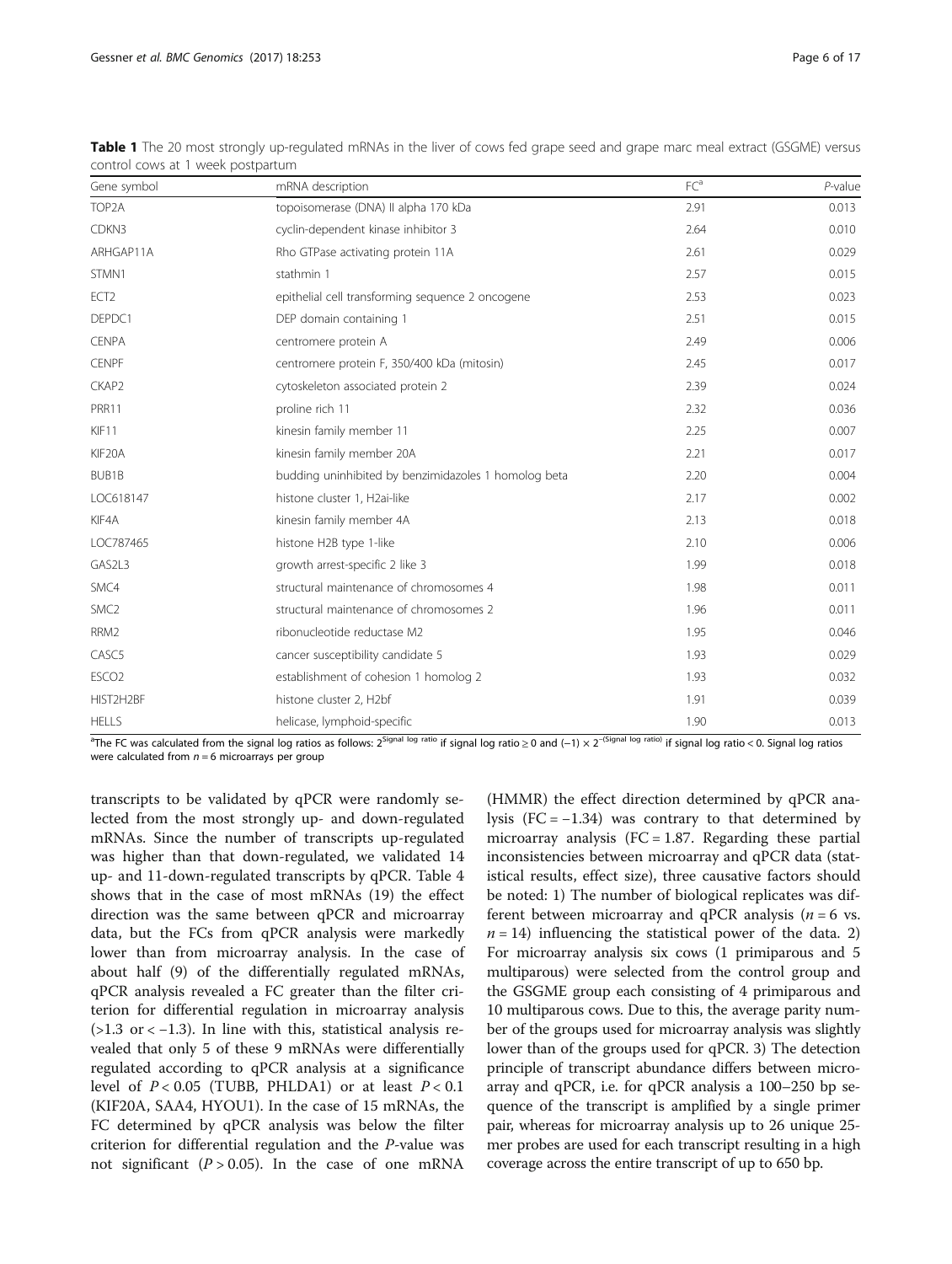|                   | VEISUS CONTUOI COWS AL I WEEN POSIPARUNTI                       |                 |            |
|-------------------|-----------------------------------------------------------------|-----------------|------------|
| Gene symbol       | mRNA description                                                | FC <sup>a</sup> | $P$ -value |
| <b>GLCE</b>       | glucuronic acid epimerase                                       | $-1.66$         | 0.036      |
| <b>TBATA</b>      | chromosome 28 open reading frame, human C10orf27                | $-1.60$         | 0.011      |
| <b>MANF</b>       | mesencephalic astrocyte-derived neurotrophic factor             | $-1.59$         | 0.014      |
| XBP1              | X-box binding protein 1, transcript variant 1                   | $-1.59$         | 0.003      |
| LOC618817         | olfactory receptor, family 6, subfamily B, member 2-like        | $-1.55$         | 0.005      |
| SAA4              | serum amyloid A4, constitutive                                  | $-1.54$         | 0.043      |
| HSPA5             | heat shock 70 kDa protein 5 (glucose-regulated protein, 78 kDa) | $-1.51$         | 0.005      |
| GADD45B           | growth arrest and DNA-damage-inducible, beta                    | $-1.51$         | 0.012      |
| WWC1              | WW and C2 domain containing 1, transcript variant 2             | $-1.48$         | 0.037      |
| LOC788587         | olfactory receptor, family 4, subfamily D, member 11-like       | $-1.46$         | 0.001      |
| SOCS3             | suppressor of cytokine signaling 3                              | $-1.45$         | 0.042      |
| C15H11orf96       | chromosome 15 open reading frame, human C11orf96                | $-1.44$         | 0.018      |
| PHLDA1            | pleckstrin homology-like domain, family A, member 1             | $-1.43$         | 0.012      |
| SDF2L1            | stromal cell-derived factor 2-like 1                            | $-1.41$         | 0.012      |
| IRX3              | iroquois homeobox 3                                             | $-1.40$         | 0.001      |
| LOC784679         | peptidylprolyl isomerase A (cyclophilin A)-like                 | $-1.39$         | 0.023      |
| HYOU1             | hypoxia up-regulated 1, transcript variant 1                    | $-1.39$         | 0.018      |
| ALX3              | ALX homeobox 3                                                  | $-1.39$         | 0.010      |
| CFHR <sub>2</sub> | complement factor H-related 2                                   | $-1.39$         | 0.028      |
| LOC520181         | olfactory receptor 5-like                                       | $-1.39$         | 0.007      |

<span id="page-6-0"></span>Table 2 The 20 most strongly down-regulated mRNAs in the liver of cows fed grape seed and grape marc meal extract (GSGME) versus control cows at 1 week postpartum

<sup>a</sup>The FC was calculated from the signal log ratios as follows: 2<sup>Signal log ratio</sup> if signal log ratio ≥ 0 and (−1) × 2<sup>–(Signal log <sup>ratio</sup>) if signal log ratio < 0. Signal log ratios</sup> were calculated from  $n = 6$  microarrays per group

## Identification of enriched annotation terms associated with the differentially expressed protein-coding transcripts

GSEA of the 155 up-regulated mRNAs showed that the GO terms with lowest FDR-adjusted P-values (most enriched) from all GO categories (biological

**Table 3** The most strongly differentially regulated ( $FC > 1.3$  or FC  $<-1.3$  and  $P < 0.05$ ) miRNAs in the liver of cows fed grape seed and grape marc meal extract (GSGME) versus control cows at 1 week postpartum

| Gene symbol         | micro RNA description | FC <sup>a</sup> | P-value |
|---------------------|-----------------------|-----------------|---------|
| MIR376C             | microRNA mir-376c     | 1.40            | 0.027   |
| MIR365-2            | microRNA mir-365-2    | $-1.31$         | 0.010   |
| MIR <sub>2345</sub> | microRNA mir-2345     | $-1.33$         | 0.007   |
| MIR <sub>2403</sub> | microRNA mir-2403     | $-1.34$         | 0.029   |
| MIR <sub>2462</sub> | microRNA mir-2462     | $-1.39$         | 0.006   |
| MIR2359             | microRNA mir-2359     | $-1.41$         | 0.002   |
| MIR <sub>2430</sub> | microRNA mir-2430     | $-1.51$         | 0.004   |
| MIR <sub>2461</sub> | microRNA mir-2461     | $-1.53$         | 0.010   |
| MIR365              | microRNA mir-365      | $-1.56$         | 0.003   |

<sup>a</sup>The FC was calculated from the signal log ratios as follows: 2<sup>Signal log ratio</sup> if signal log ratio ≥ 0 and (−1) × 2<sup>–(Signal log ratio)</sup> if signal log ratio < 0. Signal log ratios were calculated from  $n = 6$  microarrays per group

process, cellular component, molecular function) were non-membrane-bounded organelle, intracellular nonmembrane-bounded organelle, chromosome, cell cycle process, cell cycle, M phase, cell cycle phase, mitotic cell cycle, M phase of mitotic cell cycle, chromosomal part, microtubule cytoskeleton, mitosis, nuclear division, organelle fission, cytoskeletal part, cell division, spindle, microtubule-based process and cytoskeleton. Figure [1](#page-8-0) shows the GO terms with FDR-adjusted Pvalues < 0.05 including the number of genes assigned to these terms separately for the GO categories biological process, cellular component and molecular function.

For the 43 down-regulated mRNAs GSEA revealed only three enriched GO terms with FDR-adjusted Pvalues < 0.05, namely ER lumen, ER part and ER. These GO terms belonged exclusively to the GO category cellular component.

## Identification of enriched regulatory pathways associated with the differentially expressed protein-coding transcripts

To identify regulatory pathways associated with the differentially expressed transcripts GSEA was performed using the KEGG database. The most enriched pathways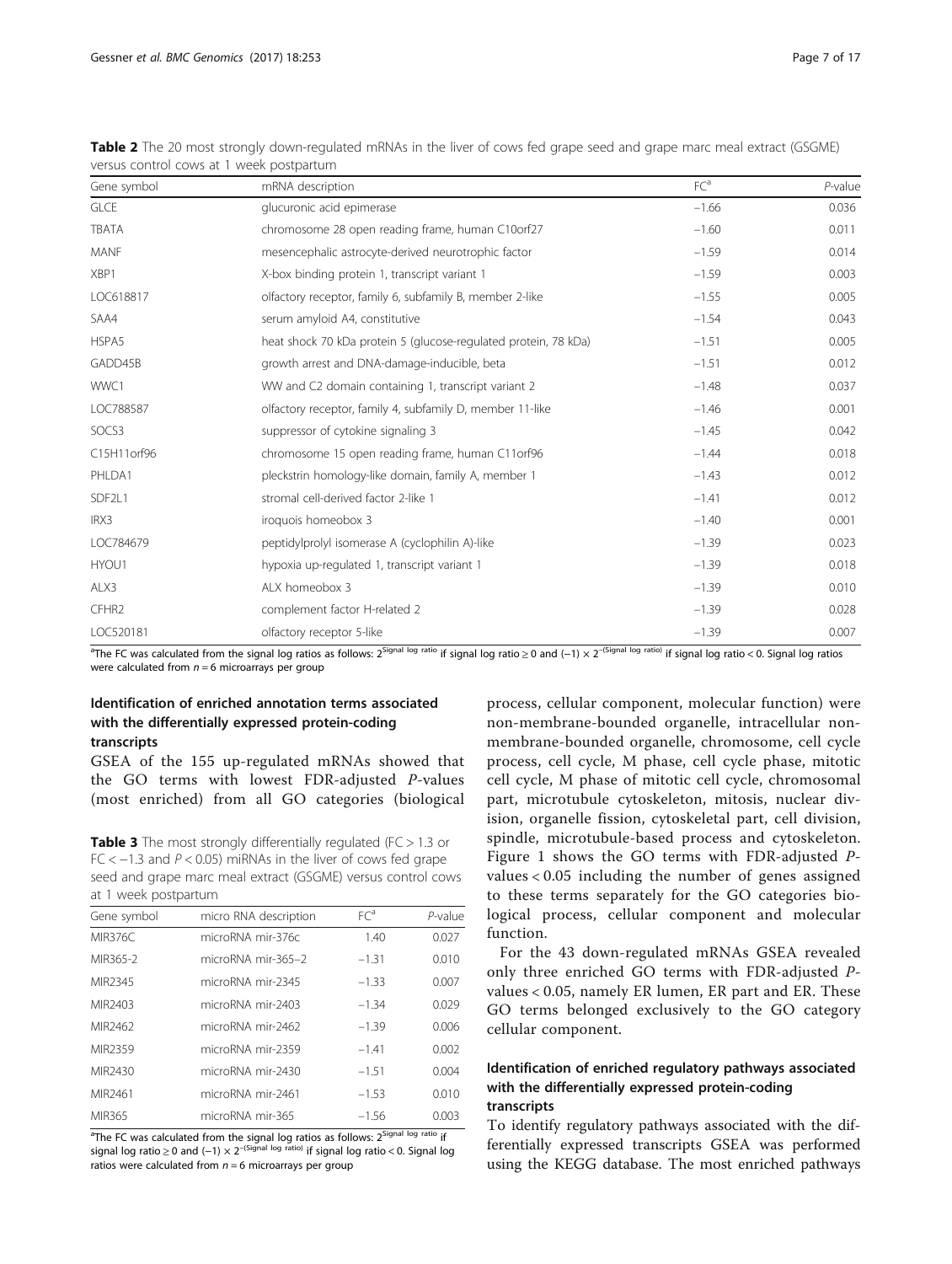The microarray FC was calculated from the signal log ratios as follows: 2<sup>Signal</sup> l<sup>og ratio</sup> if signal log ratio ≥ 0 and (−1) × 2<sup>-(Signal log ratio)</sup> if signal log ratio < 0. Signal log ratios were calculated from  $n = 6$  microarrays per group. The qPCR FC was calculated analogously from normalized  $2^{-\Delta ct}$  ratios. Normalized  $2^{-\Delta ct}$ expression was calculated from  $n = 14$  samples per group

with FDR-adjusted P-values < 0.05 identified from the 155 up-regulated mRNAs included pathways regulating systemic lupus erythematosus and cell cycle, while no enriched pathways FDR-adjusted P-values < 0.05 were identified from the 43 down-regulated mRNAs.

## Prediction of mRNA targets of the differentially expressed miRNAs and functional analysis

As described above, several miRNAs were identified as differentially expressed by microarray analysis of the cow livers. In order to identify further protein-coding transcripts that are influenced by feeding GSGME in the liver of cows, we performed bioinformatic target prediction for the 9 differentially regulated miRNAs. Considering a cumulative weighted context++  $score < -0.20$ , a total of 185 target genes were identified for the up-

regulated mir-376c, and 2,412 target genes for the highly conserved down-regulated miRNAs (mir-2345, mir-2403, mir-2462, mir-2359, mir-2430, mir-365). Data including gene names, total and 8mer, 7mer and 6mer sites and cumulative weighted context++ score are shown in Additional file [2](#page-13-0): Table S2.

To elucidate the biological functions of the predicted target genes we carried out GSEA using GO category "biological process" and KEGG pathways separately for the targets identified for the up- and the down-regulated miRNAs. However, GSEA of the target genes of the upregulated miRNA revealed no enriched biological process terms and KEGG pathways with FDR-adjusted  $P$ -values < 0.05.

GSEA of the target genes of the down-regulated miR-NAs identified the following enriched GO biological process terms (FDR-adjusted P-value < 0.05): intracellular signaling cascade, positive regulation of macromolecule metabolic process, positive regulation of macromolecule biosynthetic process, positive regulation of biosynthetic process, positive regulation of cellular biosynthetic process and positive regulation of transcription. No enriched KEGG pathways with FDR-adjusted P-values < 0.05 could be identified by GSEA of target genes of the downregulated miRNAs.

## Plasma concentrations of acute phase proteins

Plasma concentration of the positive APPs SAA and HP were decreased in cows fed the GSGME compared to the control group ( $P < 0.05$ ; Fig. [2\)](#page-9-0).

### Plasma lipid profile

Using lipidomic analysis, we were able to detect individual species of major (cholesterol, PC, SM, LPC) and minor (PE, PE plasmalogens, PI, ceramides) lipid classes in plasma samples of the cows. For all these lipid classes, there were no differences between the two groups of cows in the concentrations of any of the individual molecular species ( $P > 0.05$ , data are shown in Additional file [3:](#page-13-0) Tables S3-S9). Moreover, for all the lipids analyzed, the concentrations of species with no double bond (SFA), one double bond (MUFA) or two or more double bounds (PUFA) in the fatty acid moieties did not differ between the two groups of cows  $(P > 0.05,$  Table [5](#page-10-0)). In the PE plasmalogen fraction, there were moreover no differences in the concentrations of species with 16:0, 18:0 and 18:1 vinyl ether bonds between the two groups of cows ( $P > 0.05$ , Table [5\)](#page-10-0).

## **Discussion**

Recently, we observed that feeding GSGME to dairy cows from 3 week antepartum to 9 week postpartum increases milk yield and causes some beneficial changes in mRNA concentrations of hepatic genes, such as reduced

<span id="page-7-0"></span>Table 4 Validation of microarray data for selected differentially expressed transcripts by qPCR

|                   | Mean FC    |         | P-value    |       |  |
|-------------------|------------|---------|------------|-------|--|
| Gene symbol       | Microarray | qPCR    | Microarray | qPCR  |  |
| STMN1             | 2.57       | 1.37    | 0.015      | 0.269 |  |
| ECT <sub>2</sub>  | 2.53       | 1.45    | 0.023      | 0.246 |  |
| <b>CENPA</b>      | 2.49       | 1.16    | 0.006      | 0.514 |  |
| <b>CENPF</b>      | 2.45       | 1.07    | 0.017      | 0.788 |  |
| CKAP2             | 2.39       | 1.20    | 0.023      | 0.557 |  |
| <b>PRR11</b>      | 2.32       | 1.93    | 0.036      | 0.181 |  |
| KIF20A            | 2.21       | 1.66    | 0.017      | 0.088 |  |
| BUB1B             | 2.20       | 1.22    | 0.004      | 0.528 |  |
| RRM2              | 1.95       | 1.56    | 0.046      | 0.263 |  |
| ESCO <sub>2</sub> | 1.93       | $-1.02$ | 0.032      | 0.905 |  |
| SPC <sub>25</sub> | 1.88       | $-1.19$ | 0.034      | 0.207 |  |
| CCNA2             | 1.87       | $-1.07$ | 0.030      | 0.762 |  |
| <b>HMMR</b>       | 1.87       | $-1.34$ | 0.018      | 0.100 |  |
| <b>TUBB</b>       | 1.85       | 1.38    | 0.013      | 0.040 |  |
| GLCE              | $-1.66$    | $-1.2$  | 0.036      | 0.195 |  |
| MANF              | $-1.59$    | $-1.23$ | 0.014      | 0.235 |  |
| SAA4              | $-1.54$    | $-1.31$ | 0.043      | 0.057 |  |
| SOCS3             | $-1.45$    | $-1.14$ | 0.042      | 0.522 |  |
| PHLDA1            | $-1.43$    | $-1.34$ | 0.012      | 0.006 |  |
| HYOU1             | $-1.39$    | $-1.33$ | 0.018      | 0.081 |  |
| DNAJB11           | $-1.37$    | $-1.23$ | 0.026      | 0.170 |  |
| BAG3              | $-1.37$    | 1.07    | 0.032      | 0.674 |  |
| UAP1              | $-1.34$    | 1.05    | 0.005      | 0.674 |  |
| CCNL1             | $-1.33$    | $-1.26$ | 0.009      | 0.067 |  |
| CXCL14            | $-1.31$    | $-1.16$ | 0.036      | 0.459 |  |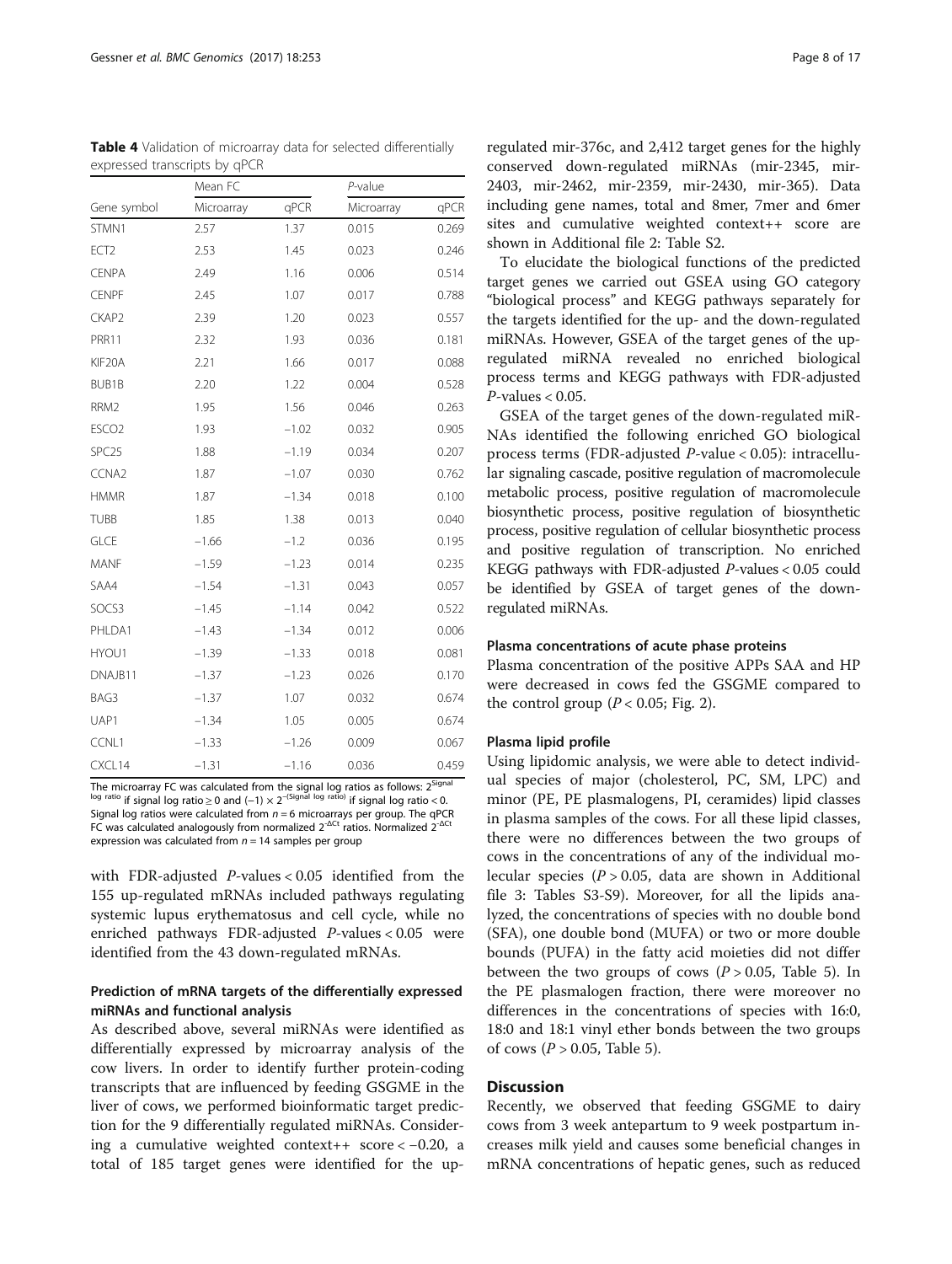<span id="page-8-0"></span>

Fig. 1 The most enriched gene ontology (GO) terms assigned to the up-regulated mRNAs including the number of genes. The GO terms were sorted by their enrichment P-values (EASE score) (top: lowest P-value, bottom: highest P-value) within the GO categories biological process, cellular component and molecular function. Only GO terms with FDR-adjusted P-values < 0.05 are shown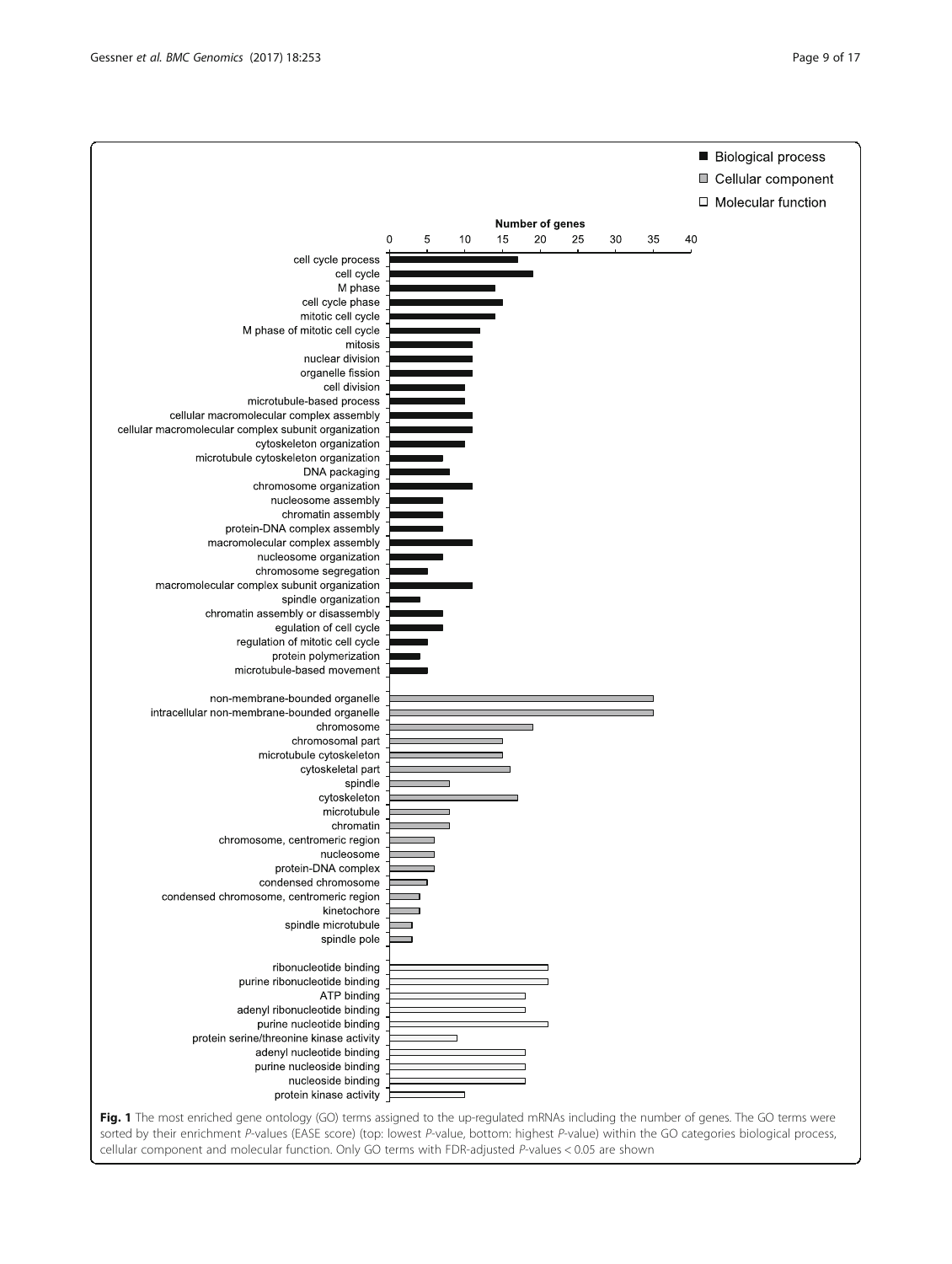<span id="page-9-0"></span>

mRNA concentration of FGF21, an indicator of metabolic and ER stress [\[13\]](#page-14-0). As the reasons underlying these effects could not be elucidated in the recent study, the aim of the present study was to identify changes in potentially critical signaling or metabolic pathways by using transcriptomic and lipidomic analyses. For this end, we considered liver and plasma samples obtained at 1 week postpartum regarding that metabolic and infectious stress in dairy cows is greatest at this early time after birth [[6, 8, 17](#page-14-0)].

One striking finding of transcriptome analysis in the liver of cows was that within the limited number of protein-coding genes down-regulated by GSGME there was a large number of genes involved in ER stressinduced UPR, such as X-box binding protein 1 (XBP1), heat shock 70 kDa protein 5 (HSPA5)/GRP78, homocysteine inducible ER protein with ubiquitin like domain 1 (HERPUD1), DnaJ (Hsp40) homolog, subfamily C, member 5G (DNAJC5G), calreticulin (CALR), protein disulfide isomerase family A, member 4 (PDIA4), DnaJ (Hsp40) homolog, subfamily B, member 11 (DNAJB11), pleckstrin homology-like domain, family A, member 1 (PHLDA1)/TDAG51, protein phosphatase 1 regulatory subunit 3C (PPP1R3C), growth arrest and DNA damage inducible beta (GADD45B), BCL2-associated anthanogene 3 (BAG3), hypoxia up-regulated 1 (HYOU1) and mesencephalic astrocyte-derived neurotrophic factor (MANF). This is interesting because we have recently reported that ER stress-induced UPR occurs in the liver of dairy cows during early lactation [[8\]](#page-14-0) as evident from induction of XBP1, HSP5A, HERPUD1, DNAJC3, PDIA4, inositol-requiring enzyme 1 (IRE1), protein kinase (RNA)- like endoplasmic reticulum kinase (PERK), activating trascription factor 6 ATF6 (ATF6), ER degradation enhancing alpha-mannosidase-like protein 1 (EDEM1), ATF4, BCL2 antagonist/killer 1 (BAK1), BCL2 associated X, apoptosis regulator (BAX), caspase 3 (CASP3), CASP8, CASP9, CASP12, tryptophanyl-tRNA synthetase (WARS) and DNA damage inducible transcript 3 (DDIT3)/C/EBP homologous transcription factor protein (CHOP). In line with this, Loor [\[45](#page-15-0)] identified a large number of XBP1 target genes as up-regulated in the liver of dairy cows during the transition from late pregnancy to lactation. The significance of ER stress in the liver of dairy cows is its putative causative role in the development of liver-associated diseases in high-yielding dairy cows [\[10\]](#page-14-0), which impairs metabolic function of the liver, overall health status, and productive and reproductive performance. UPR target genes encode proteins that mediate protective cellular responses aiming to reduce ER stress and restore ER homeostasis. Therefore, typical proteins encoded by UPR target genes, which were identified as down-regulated by GSGME, are chaperones (e.g. HSPA5, PDIA4, HYOU1, CALR) and co-chaperones (e.g. DNAJC5G, DNAJB1, BAG3), both of which are implicated in the refolding of proteins, and components of the ER-associated degradation (ERAD) machinery (e.g. HERPUD1). The ERAD machinery is involved in the clearance of misfolded proteins that cannot be refolded in the ER and, therefore, are retrotranslocated to the cytosol, where they become degraded by the proteasome after being ubiquitinated by E3 ubiquitin ligases [\[46\]](#page-15-0). Down-regulation of these UPR target genes by GSGME is likely mediated by the identified down-regulation of XBP1. The spliced (s) XPB1 is a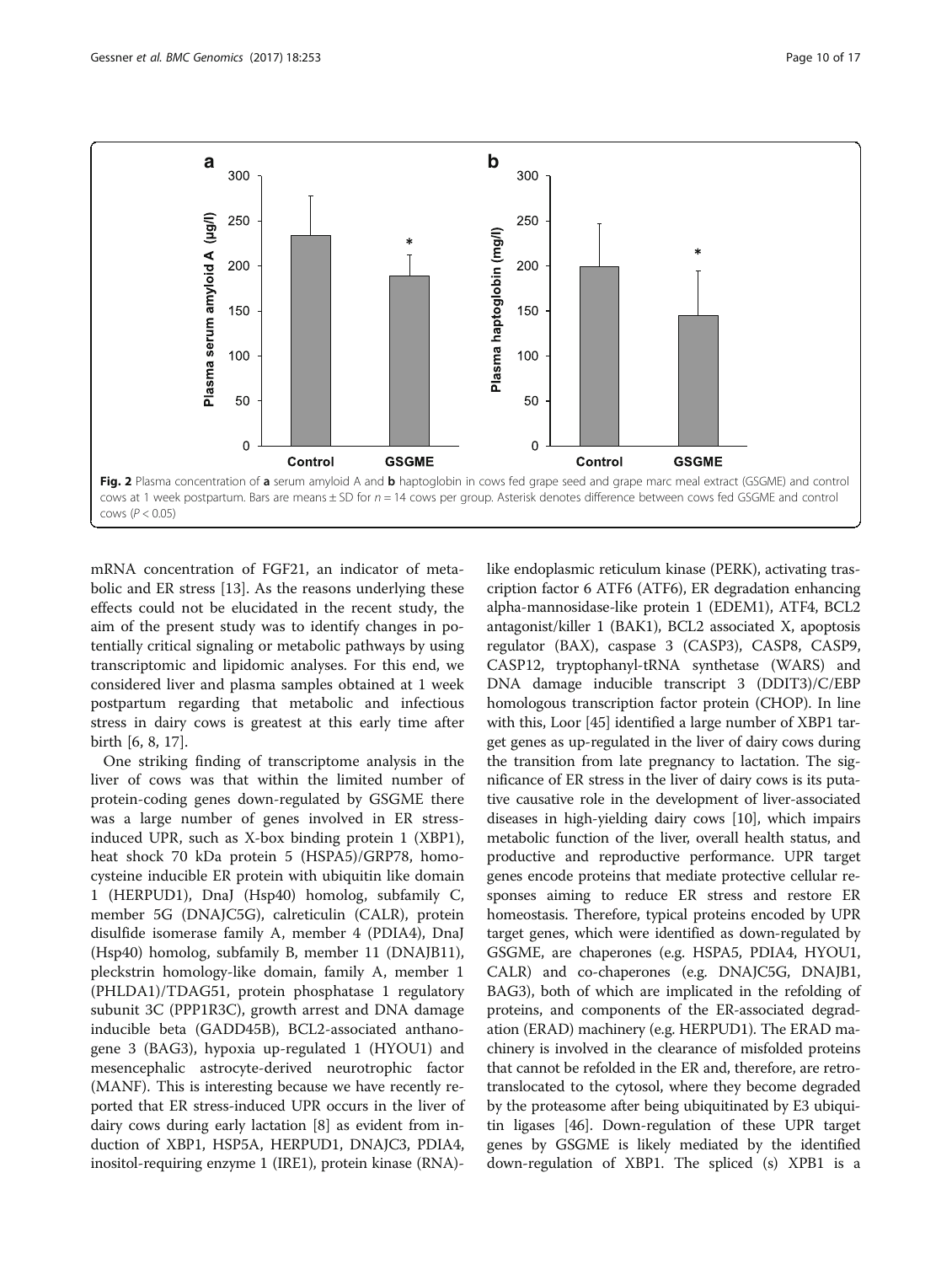| Lipid class         | Group        | Total           | <b>SFA</b>      | MUFA            | PUFA             |
|---------------------|--------------|-----------------|-----------------|-----------------|------------------|
| Major lipid classes |              |                 |                 |                 |                  |
| $CE, \mu M$         | Control      | $3070 \pm 663$  | $135 \pm 38.8$  | $206 \pm 57.0$  | $2730 \pm 574.7$ |
|                     | GSGME        | $3079 \pm 794$  | $131 \pm 32.4$  | $204 \pm 57.7$  | $2743 \pm 714.9$ |
| FC, µM              | Control      | $411 \pm 111$   |                 |                 |                  |
|                     | GSGME        | $444 \pm 124$   |                 |                 |                  |
| LPC, µM             | Control      | $77.0 \pm 20.2$ | $55.6 \pm 13.9$ | $9.35 \pm 3.25$ | $12.1 \pm 4.05$  |
|                     | GSGME        | $80.7 \pm 21.2$ | $57.4 \pm 15.0$ | $10.0 \pm 2.78$ | $13.3 \pm 4.18$  |
| PC, µM              | Control      | $996 \pm 285$   | $22.8 \pm 5.80$ | $279 \pm 91.8$  | $598 \pm 164$    |
|                     | GSGME        | $999 \pm 293$   | $22.6 \pm 5.96$ | $285 \pm 87.0$  | $594 \pm 181$    |
| SM, µM              | Control      | $169 \pm 46.1$  | $116 \pm 27.5$  | $44.4 \pm 12.5$ | $8.8 \pm 6.0$    |
|                     | GSGME        | $170 \pm 52.2$  | $116 \pm 33.1$  | $44.2 \pm 13.4$ | $9.9 \pm 6.0$    |
| Minor lipid classes |              |                 |                 |                 |                  |
| Cer-d18:1, µM       | Control      | $1.28 \pm 0.24$ | $1.11 \pm 0.23$ | $0.18 \pm 0.04$ |                  |
|                     | <b>GSGME</b> | $1.28 \pm 0.27$ | $1.09 \pm 0.23$ | $0.19 \pm 0.05$ |                  |
| HexCer-d18:1, µM    | Control      | $0.22 \pm 0.05$ | $0.11 \pm 0.03$ | $0.11 \pm 0.02$ |                  |
|                     | GSGME        | $0.23 \pm 0.06$ | $0.12 \pm 0.04$ | $0.12 \pm 0.03$ |                  |
| PI, µM              | Control      | $9.65 \pm 2.34$ | $0.07 \pm 0.01$ | $2.02 \pm 0.74$ | $7.57 \pm 1.68$  |
|                     | GSGME        | $9.58 \pm 2.89$ | $0.06 \pm 0.02$ | $2.08 \pm 0.76$ | $7.44 \pm 2.18$  |
| PE, µM              | Control      | $6.36 \pm 1.96$ | $0.19 \pm 0.07$ | $0.99 \pm 0.30$ | $4.97 \pm 1.66$  |
|                     | GSGME        | $6.36 \pm 1.64$ | $0.17 \pm 0.07$ | $1.02 \pm 0.25$ | $4.95 \pm 1.40$  |
| PE-P-16:0, µM       | Control      | $6.73 \pm 1.27$ | $0.61 \pm 0.05$ | $1.01 \pm 0.25$ | $5.11 \pm 1.06$  |
|                     | GSGME        | $6.99 \pm 1.69$ | $0.59 \pm 0.10$ | $1.09 \pm 0.29$ | $5.31 \pm 1.37$  |
| PE-P-18:0, µM       | Control      | $4.09 \pm 0.39$ | $0.57 \pm 0.06$ | $0.70 \pm 0.10$ | $2.82 \pm 0.27$  |
|                     | <b>GSGME</b> | $3.87 \pm 0.52$ | $0.51 \pm 0.06$ | $0.67 \pm 0.11$ | $2.69 \pm 0.38$  |
| PE-P-18:1, µM       | Control      | $4.48 \pm 0.40$ | $0.59 \pm 0.04$ | $0.77 \pm 0.14$ | $3.12 \pm 0.29$  |
|                     | <b>GSGME</b> | $4.41 \pm 0.64$ | $0.56 \pm 0.08$ | $0.79 \pm 0.13$ | $3.06 \pm 0.50$  |

<span id="page-10-0"></span>Table 5 Plasma lipid profile of cows fed grape seed and grape marc meal extract (GSGME) versus control cows at 1 week postpartum

Values are means  $\pm$  SD for  $n = 14$  cows per group

critical transcriptional regulator of ER stress response by inducing genes that cope with ER stress factors (ER chaperones, ERAD components) and stimulating phospholipid biosynthesis which leads to an expansion of the ER membrane [[9](#page-14-0), [47, 48\]](#page-15-0). Transcriptional regulation of ER stress-responsive genes by sXBP1 and other ER stresssensitive transcription factors is mediated by binding to ER stress-dependent regulatory promoter motifs [e.g. endoplasmic reticulum stress element (ERSE)]. Functional ERSEs regulated by XBP1 were reported for the MANF and GADD45B genes [[49\]](#page-15-0), both of which were identified as down-regulated transcripts in the liver of cows fed GSGME. While GADD45B is localized in the mitochondria and is an activator of pro-survival p38 mitogen-activated protein kinase signaling, MANF is located in the luminal side of the ER and is proposed to help to remove misfolded proteins from the ER by degradation and/or enhancing protein folding [\[50](#page-15-0)]. Another ER stress-inducible protein identified as down-

regulated by GSGME is PHLDA1/TDAG51, which encodes a protein promoting apoptotic cell death. Apoptosis is induced as consequence of ER stress in the case that ER stress-induced damage is overwhelming and homeostasis cannot be restored [[51, 52](#page-15-0)]. The large proportion of ER stress-induced UPR target genes of total down-regulated transcripts was also reflected by GSEA, according to which ER lumen, ER part and ER were identified as enriched GO annotation terms.

Noteworthy, the chemokine ligands C-X-C motif chemokine ligand 14 (CXCL14) and C-C motif chemokine ligand 3 like 1 (CCL3L1) were also identified as transcripts down-regulated in the liver of cows fed GSGME. These two chemokine ligands belong to a family of about 50 chemokines which as a common feature are key regulators of leukocyte chemotaxis, migration and function, thus playing fundamental roles both in physiological and pathological immune responses, including inflammatory processes [[53\]](#page-15-0). Inflammation is also induced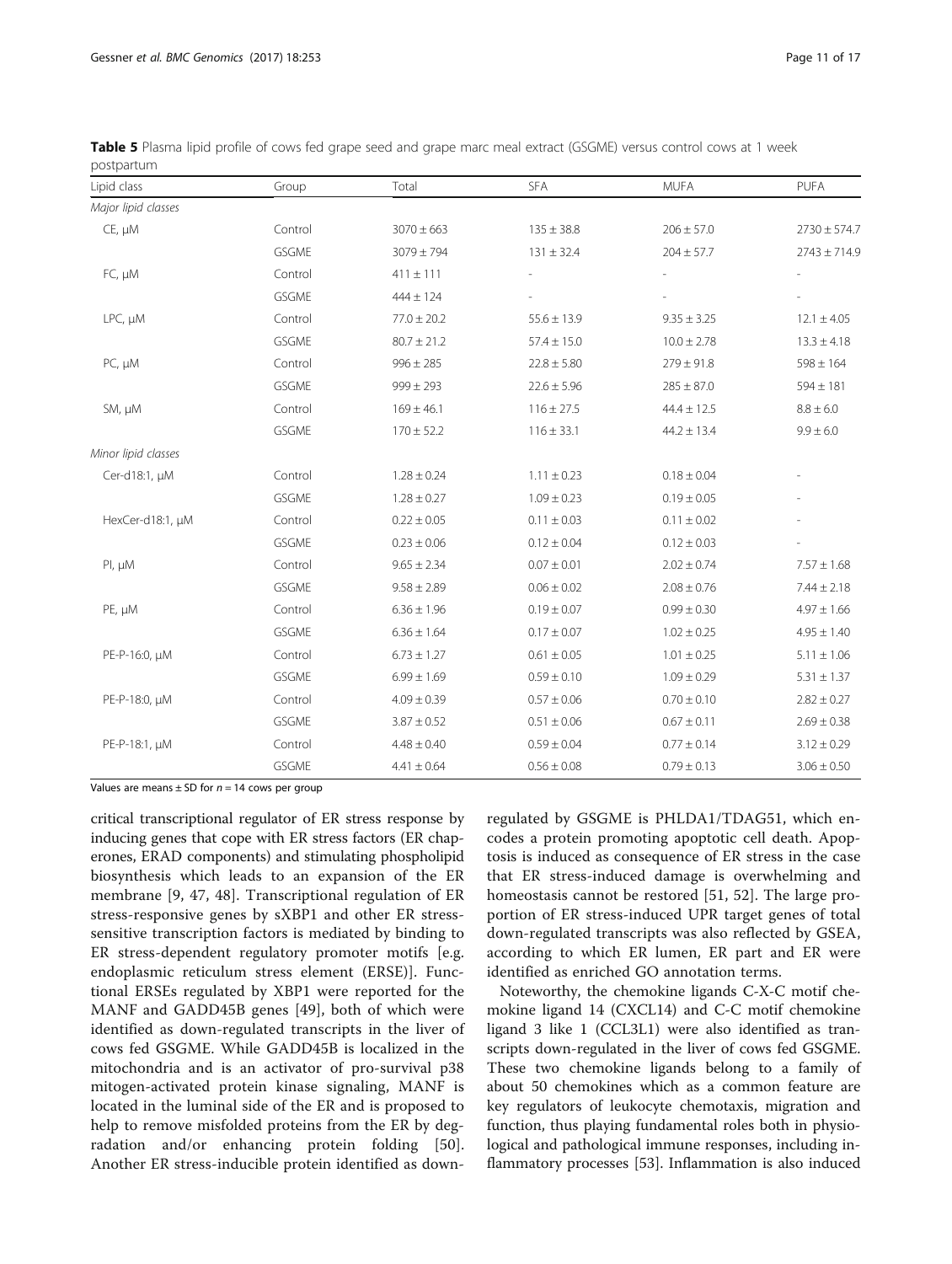as a consequence of ER stress through IRE1-mediated activation of nuclear factor kappa B (NF-κB) [\[9,](#page-14-0) [54\]](#page-15-0). NFκB plays a key role in regulating the transcription of a large set of genes involved in all aspects of inflammation (e.g. chemokines, proinflammatory cytokines, inflammatory enzymes, adhesion molecules and various receptors) [[55\]](#page-15-0). Thus, the observed down-regulation of inflammatory chemokines in the liver of cows fed GSGME is not only an indicator of inhibition of hepatic inflammation but likely also of inhibition of ER stress by GSGME. In line with the assumption of an inhibition of hepatic inflammation by GSGME is a further finding of transcriptome analysis that the APP SAA4 was one of the genes down-regulated by GSGME. Hepatic synthesis of APPs, like SAA, HP, ceruloplasmin, and C-reactive protein, is greatly induced during systemic inflammation [\[7](#page-14-0)] triggered by pro-inflammatory cytokines [[56\]](#page-15-0). In line with the view that high-yielding dairy cows suffer from systemic inflammation in the days after parturition, several studies have demonstrated that APPs are elevated in blood of cows during this phase, even in the absence of clinical signs of disease [[7,](#page-14-0) [57, 58\]](#page-15-0). Thus, in order to substantiate our observation from transcriptome analysis that GSGME is able to attenuate the acute phase response of the liver, we determined the concentrations of SAA and HP in plasma of cows. In fact, the concentrations of both APPs were reduced in plasma of cows fed GSGME confirming our assumption that GSGME inhibits hepatic inflammation.

miRNAs were also identified as differentially regulated transcripts by GSGME in our transcriptome analysis and single miRNAs can regulate the expression of a large number of protein-coding target mRNAs, mainly at the posttranscriptional level. This is mediated by binding to complementary mRNA sequences, thereby causing their degradation or repression of protein translation, and, thus, inhibition of gene expression. Due to the great regulatory potential of miRNAs for regulating gene expression, we performed bioinformatic target prediction. Interestingly, the 185 target mRNAs predicted for mir-376c, which was up-regulated by GSGME, included several inflammatory chemokines, chemokine receptors, interleukins (ILs) and IL receptors [CCL15, CCL28, C-X9-C motif containing 4 (CMC4), CCR9, IL33, IL20RB]. Noteworthy, the target mRNAs predicted for mir-376c also included genes involved critically in the UPR including DDIT3/CHOP, eukaryotic translation initiation factor 2A (EIF2A) and the chaperone HSPD1. Although the predicted UPR target genes were not identical with the UPR target genes identified as differentially regulated, these findings strengthen our observation that GSGME causes down-regulation of ER stress target genes. Interestingly, CHOP is regulated by all branches of the UPR, in particular by ATF6, and is a powerful inducer of apoptosis during ER stress [[59](#page-15-0)], while EIF2A encodes the initiator of protein translation eIF2 $\alpha$  and inhibition of eIF2α phosphorylation in response to ER stress has long been known to be a cytoprotective mechanism, because inhibition of translation reduces global protein synthesis and thus work load of the ER [\[60](#page-15-0)]. Considering that mRNAs from up-regulated miRNAs are targeted for degradation and thus less transcribed, indicates that expression of genes involved in immune responses and critical genes of the UPR are inhibited by GSGME.

Nevertheless, we have recently reported that hepatic mRNA abundances of UPR target genes determined by qPCR analysis, such as ATF4, BAK1, BAX, CASP3, DDIT3, EDEM1, HSPA5, PDIA4 and XBP1, are not different between cows fed GSGME and control cows [\[13](#page-14-0)], because statistical evaluation of these data indicated no significant effect. Despite this, it was particularly striking that qPCR analyses showed a marked and consistent reduction in the mRNA abundances of all UPR target genes by 44% in average of all genes (variation between 25–65%). In addition, our recent study revealed that GSGME causes a strong and significant down-regulation of FGF21 in the liver of these cows. FGF21 is an important metabolic hormone regulating fatty acid oxidation and ketogenesis [\[61\]](#page-15-0) and recent evidence indicated that FGF21 acts also as a stress hormone and is induced as a consequence of ER stress [\[62](#page-15-0)]. Thus, it is not surprising that FGF21 in the liver of dairy cows is dramatically induced during early lactation [[63](#page-15-0)–[65](#page-15-0)], because ER stress and various other stressors (negative energy balance, microbial pathogens) are present during the periparturient phase.

In connection with our results from transcriptome analysis, we are confident to postulate that GSGME is able to inhibit ER stress in the liver of dairy cows. Although we have no direct evidence for this, it is possible that attenuation of ER stress and inflammation was responsible for an increased utilization of energy and nutrients in these cows as reported recently [[13\]](#page-14-0). Immune system activation is an energy-demanding process that necessitates a reallocation of nutrients and energy from dispensable functions such as growth and production [[7\]](#page-14-0). It is well known that even subclinical inflammation increases the requirement of energy and amino acids, e.g. for the production of APPs and moreover has adverse effects on metabolism, e.g. by an increase of plasma cortisol [[6,](#page-14-0) [66, 67\]](#page-15-0). The hypothesis that milk production is increased by an attenuation of inflammation has been confirmed in several studies in which supplementation of dairy cows with non-steroidal antiinflammatory drugs during early lactation caused an increased milk yield [[68](#page-15-0)–[70](#page-15-0)]. The observed inhibition of ER stress and the parallel increase of milk yield by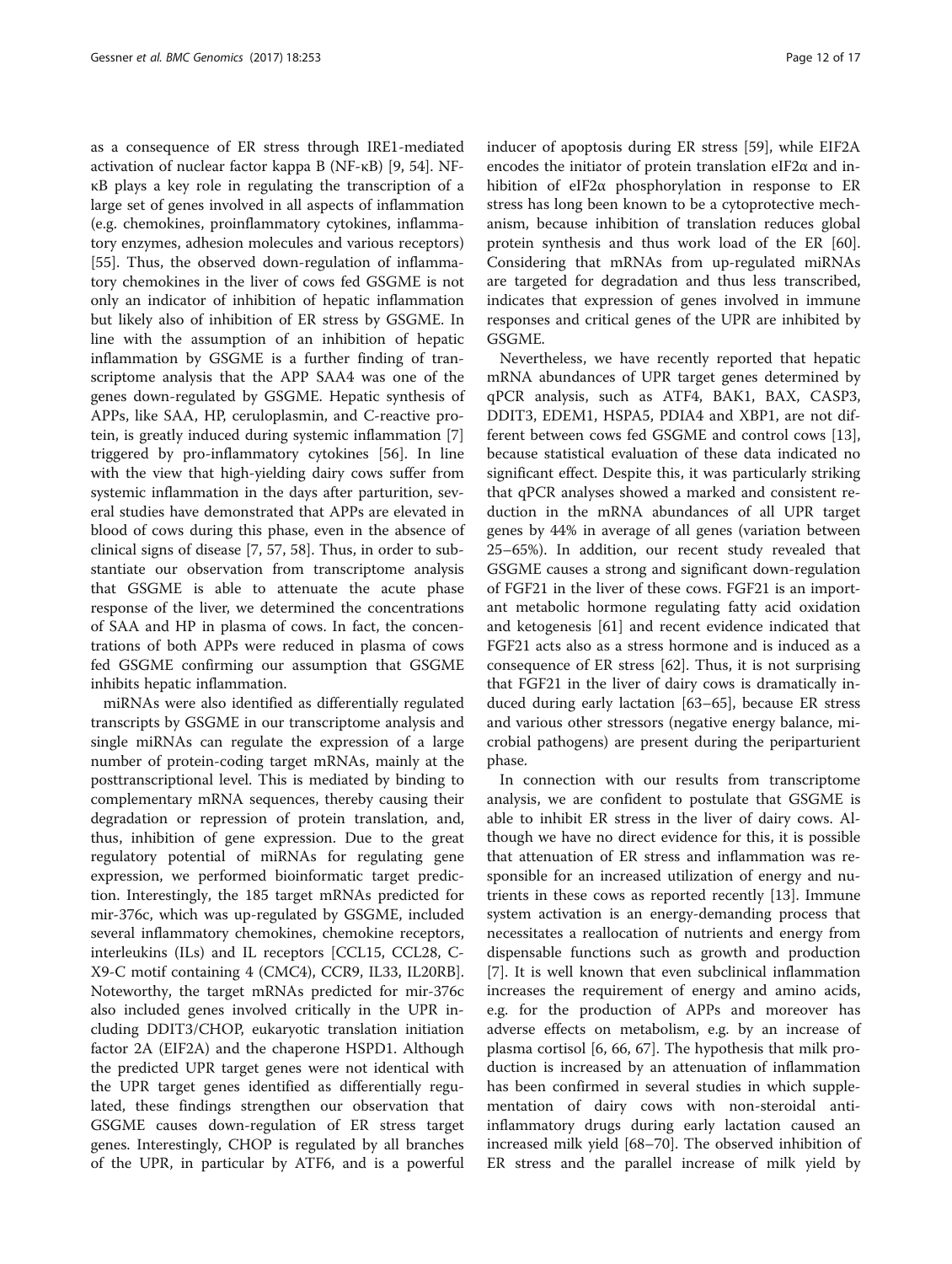GSGME [\[13\]](#page-14-0) is noteworthy regarding the relatively low amount of GSGME fed to the cows (1% of DM in the TMR). Other studies dealing with the effect of grape products in ruminants (cows or ewes) used markedly higher concentrations, such as 5 kg dried GM per cow and day [\[71\]](#page-16-0), 10% grape residue silage of feed DM [\[72](#page-16-0)], and 300 g GS per ewe and day [\[73\]](#page-16-0). Despite the feeding of much higher amounts of grape products in these studies, only one study observed a slight improvement of milk yield compared to the control group [[71\]](#page-16-0). However, none of these studies investigated the effect of grape products on ER stress and inflammatory signaling pathways, but on methanogenesis and intraruminal and total tract nutrient digestibility. Therefore, further studies dealing with the effects of grape products, with particular consideration of dose–response relationships, on ER stress and inflammatory pathways in the liver of high-yielding dairy cows during the transition period are required, in order to confirm potential beneficial effects of grape products on these pathways and to figure out the optimum supplementary dose.

A further striking observation from transcriptome analysis was that the most enriched GO terms associated with the genes up-regulated by GSGME are dealing with cell cycle regulation, such as M phase, cell cycle phase, mitotic cell phase, microtubule cytoskeleton, mitosis, nuclear and cell division. This is due to the fact that many of the proteins encoded by the up-regulated genes, like topoisomerase (DNA) II alpha (TOP2A), cyclin dependent kinase inhibitor 3 (CDKN3), stathmin 1 (STMN1), epithelial cell transforming 2 (ECT2), DEP domain containing 1 (DEPDC1), centromere protein A (CENPA), CENPF, CENPO, cytoskeleton associated protein 2 (CKAP2), kinesin family member 11 (KIF11), KIF20A, KIF4A, KIF20B, KIF15, BUB1B mitotic checkpoint serine/threonine kinase B (BUB1B), growth arrest specific 2 like 3 (GAS2L3), structural maintenance of chromosomes 4 (SMC4), SMC2, SPC25 NDC80 kinetochore complex component (SPC25), cyclin A2 (CCNA2), NDC80 kinetochore complex component (NUF2), β-tubulin (TUBB) and many others, have important biological functions within mitosis, cell cycle arrest, mitotic spindle organization, cytokinesis, mitotic chromosome condensation, metaphase/anaphase transition, chromosome organization, regulation of cyclin-dependent kinases and nucleosome assembly. For instance, KIF11, KIF20A, KIF4A, KIF20B and KIF15 encode proteins of the kinesin superfamily, a group of microtubule-dependent molecular motors. Proteins of the kinesin superfamily provide force for intracellular transport and cell division and are essential for mitosis and meiosis [[74](#page-16-0)]. An important role during mitosis also plays topoisomerase IIα, encoded by the most strongly up-regulated gene TOP2A (2.9fold), in resolving anaphase bridges between sister chromatids to ensure that daughter cells receive only one copy of each chromosome [[75](#page-16-0)]. In this regard, centromer proteins, like CENPA, CENPF, CENPO, all of which were also up-regulated by GSGME, are localized to centromeric DNA, also called kinetochores, throughout the cell cycle and ensure correct chromosome attachment to the microtubules, equal segregation of sister chromatids, and their movement to the opposite poles [[76\]](#page-16-0). Also in agreement with the observation that genes involved in mitosis and cell cycle are induced by GSGME is that several genes encoding histone proteins, which play a role for nucleosome assembly and thus affect chromatin structure, were up-regulated by GSGME. Although it is difficult to estimate the precise biological implication of an upregulation of genes involved in mitosis or cell cycle regulation by GSGME in the context of early-lactating dairy cows, this effect might be explained, at least in part, by the well-described effects of different polyphenolic compounds contained in GSGME on cell cycle regulation and apoptosis, effects that are made responsible for the anti-cancer activities of many polyphenols [\[77\]](#page-16-0). For instance, quercetin [[78](#page-16-0)], curcurmin [[79](#page-16-0)], ellagic acid [[80](#page-16-0)], epigallocatechin-3-gallate [[81](#page-16-0)] and resveratrol [[82](#page-16-0)] were found to induce the critical cell cycle regulator p53 and, subsequently, cell cycle arrest and apoptosis in different cancer cells. On the other hand, induction of p53-mediated cell cycle arrest by polyphenolic compounds in normal cells allows complete repair of DNA damage before continuing with cellular division through p53-induced formation of different DNA repair proteins, like mutL homolog 1 and Rad51 recombinase [[83](#page-16-0), [84](#page-16-0)]. Due to the central role of p53 for cell cycle regulation and the large number of up-regulated genes involved in this process, it was not surprising to identify cell cycle as an enriched KEGG pathway.

Besides their anti-inflammatory properties, pronounced effects of polyphenols on lipid metabolism have been reported. In rodent models, it has been shown that dietary polyphenols are able to lower plasma lipid concentrations and prevent the development of fatty liver by influencing several pathways of lipid metabolism, including inhibition of lipogenesis and activation of β-oxidation [\[23,](#page-15-0) [85](#page-16-0)]. In dairy cows, hepatic lipid metabolism is a physiological key aspect of health in dairy cows. It has been well established that disturbances of hepatic lipid metabolism, such as a low rate of β-oxidation and a limited capacity of the liver for the secretion of lipids into the blood are critical events in the development of fatty liver and ketosis [\[86](#page-16-0), [87](#page-16-0)]. Recently, it has been observed that hepatic metabolism of glycerol- and ether phospholipids is closely linked to plasma concentrations of NEFA, BHBA and glucose, three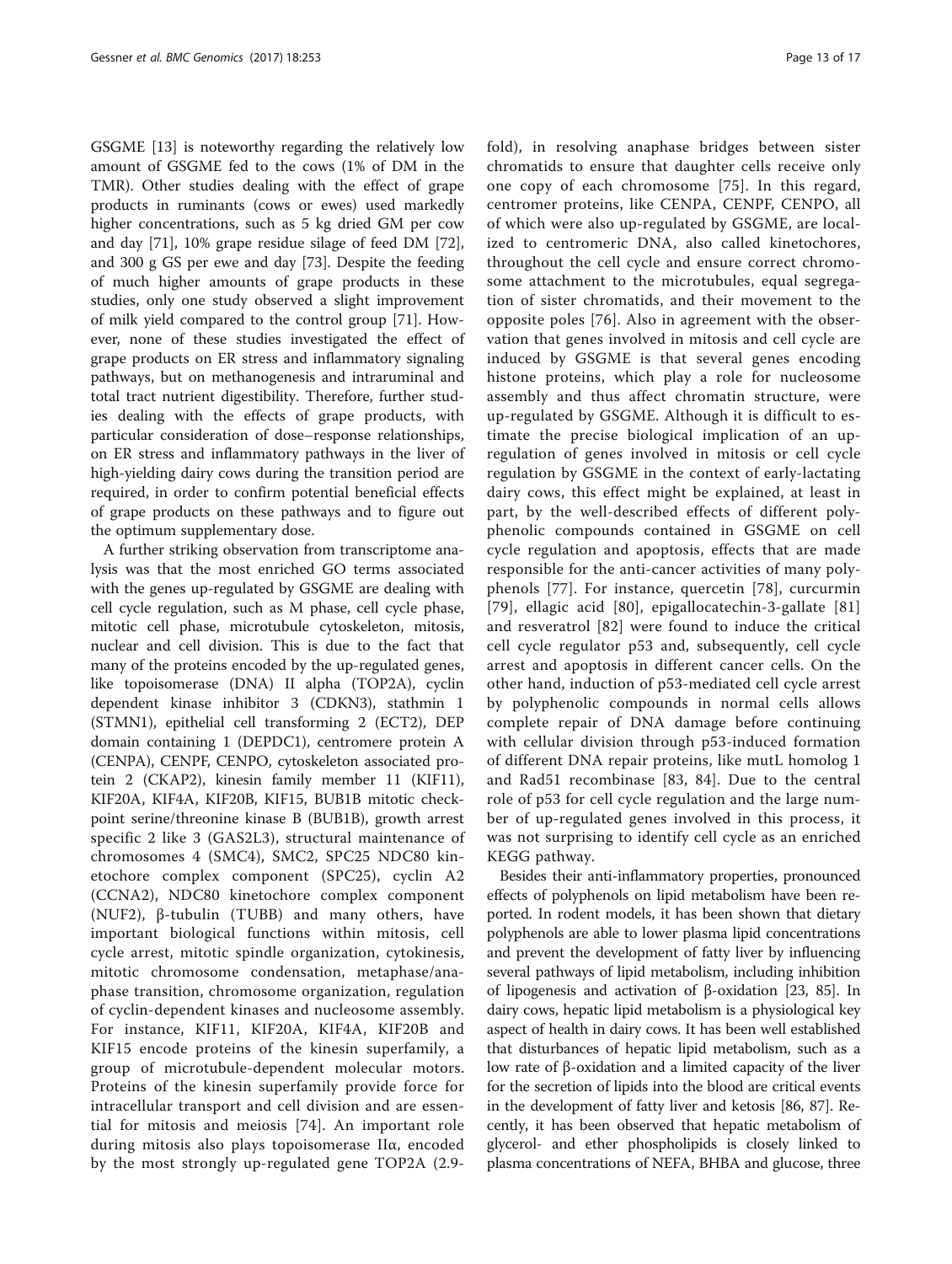<span id="page-13-0"></span>key factors of the metabolic status of dairy cows during early lactation [[20](#page-14-0)]. Imhashly et al. [\[88\]](#page-16-0) recently showed, using lipidomic analysis of plasma, that concentrations of some unsaturated PC, LPC and SM species (such as PC 36:4, PC 36:5, PC 36:6, LPC 18:1, LPC 18:2, LPC 18:3, SM 39:1, SM 43:3) in dairy cows are continuously increasing after birth. A common feature of these phospholipids is their requirement for the secretion of hepatic TAG as very low-density lipoprotein particles. Thus, an increased formation and secretion of these phospholipids after birth has been regarded as a means of the liver to prevent accumulation of lipids [[88](#page-16-0)]. In the present study, we observed that concentrations of all the individual phospholipids, and even their molecular species, in plasma of dairy cows in week 1 postpartum are not influenced by feeding GSGME. As the greatest part of plasma phospholipids is synthesized in the liver, this finding strongly suggests that phospholipid metabolism in the liver was not influenced by polyphenols from GSGME. The finding that fatty acid moieties of plasma phospholipids were also not changed in the group of cows supplemented with GSGME indicates that polyphenols also did not influence hepatic desaturation and elongation of fatty acids. This finding is of relevance as the fatty acid composition of phospholipids not only influences properties of cellular membranes [[89](#page-16-0)], but certain phospholipid-bound fatty acids such as arachidonic acid are serving also as precursors for the synthesis of pro-inflammatory eicosanoids [[90](#page-16-0)]. The finding that supplementation of GSGME did not influence the concentrations of free cholesterol and cholesterol esters indicates that polyphenols do not modify hepatic cholesterol metabolism. This finding agrees with our recent study which showed that GSGME does not influence hepatic cholesterol concentration [[13\]](#page-14-0). Ceramide and ceramide-derived sphingolipids are structural components of membranes. In plasma, ceramides are transported as components of low-density lipoproteins of hepatic origin [[91\]](#page-16-0). Ceramides are of physiological relevance as their plasma concentrations have been linked to insulin resistance, oxidative stress, and inflammation [\[22,](#page-14-0) [92](#page-16-0)–[94](#page-16-0)], conditions which are commonly observed in dairy cows during the transition period. Recently, Rico et al. [\[91](#page-16-0)] have shown that overweight dairy cows have increased plasma concentrations of ceramides and these are closely linked with the progression of insulin resistance. These authors suggested that ceramides may have a fundamental role in the homeorhetic adaptation to early lactation in dairy cows. Our lipidomic analysis revealed that polyphenols from GSGME do not influence plasma concentrations and the molecular profile of ceramides in plasma. Thus, we conclude that beneficial effects of GSGME on inflammation and ER stress in the liver were independent of metabolism of ceramides.

#### Conclusion

The present findings from transcriptome analysis of the liver of cows fed GSGME during the transition period at 1 week postpartum indicates that polyphenol-rich feed components, such as GSGME, are able to down-regulate a large set of genes involved in ER stress-induced UPR and inflammatory processes. The observation that GSGME induces specific miRNAs, which are known to bind and thus degrade mRNAs encoding proteins of the UPR and inflammation, indicates that at least some of the GSGME effects on the hepatic transcriptome of dairy cows are mediated by miRNA-mRNA interactions. In contrast, transcriptome analysis of the liver of these cows did not reveal alterations in the expression of genes involved in important metabolic pathways, such as lipid metabolism. This finding is in agreement with our results from plasma lipid profiling demonstrating no differences in the concentrations of individual species of major and minor lipid classes between cows fed GSGME and control cows. Considering that both ER stress and inflammatory processes are considered to contribute to liver-associated diseases, which frequently occur during early lactation in high-yielding dairy cows, and to impair milk performance in dairy cows, it is likely that inhibition of ER stress and inflammation is responsible for the recently observed increase in milk yield of dairy cows fed GSGME.

## Additional files

[Additional file 1: Table S1.](dx.doi.org/10.1186/s12864-017-3638-1) Characteristics of gene-specific primers used for qPCR. (DOCX 17 kb)

[Additional file 2: Table S2.](dx.doi.org/10.1186/s12864-017-3638-1) Predicted mRNAs of the highly conserved differentially regulated miRNAs including gene names, total and 8mer, 7mer and 6mer sites and cumulative weighted context++ score. (DOCX 298 kb)

[Additional file 3: Tables S3-S9.](dx.doi.org/10.1186/s12864-017-3638-1) Concentrations of various lipid species in plasma (μM) of cows fed grape seed and grape marc meal extract (GSGME) and control cows at 1 week postpartum. (DOCX 45 kb)

#### Abbreviations

APP: Acute phase protein; ATF6: Activating trascription factor 6 ATF6; BAG3: BCL2-associated anthanogene 3; BAK1: BCL2 antagonist/killer 1; BAX: BCL2 associated X, apoptosis regulator; BHBA: β-hydroxybutyrate; BUB1B: BUB1B mitotic checkpoint serine/threonine kinase B; CALR: Calreticulin; CASP3: Caspase 3; CCL3L1: C-C motif chemokine ligand 3 like 1; CCNA2: Cyclin A2; CDKN3: Cyclin dependent kinase inhibitor 3; cDNA: Complementary DNA; CE: Cholesteryl esters; CENPA: Centromere protein A; Cer: Ceramides; CHOP: C/EBP homologous transcription factor protein; CKAP2: Cytoskeleton associated protein 2; CMC4: C-X9-C motif containing 4; CP: Crude protein; cRNA: Complementary RNA; CV: Coefficient of variability; CXCL14: Chemokine ligand 14; DAVID: Database for Annotation, Visualization and Integrated Discovery; DDIT3: DNA damage inducible transcript 3 (DDIT3); DEPDC1: DEP domain containing 1; DMI: Dry matter intake; DNAJB11: DnaJ (Hsp40) homolog, subfamily B, member 11; DNAJC5G: DnaJ (Hsp40) homolog, subfamily C, member 5G; ECT2: Epithelial cell transforming 2; EDEM1: ER degradation enhancing alpha-mannosidaselike protein 1; EIF2A: Eukaryotic translation initiation factor 2A; ER: Endoplasmic reticulum; ERAD: ER-associated degradation; ERSE: Endoplasmic reticulum stress elements; ESI-MS/MS: electrospray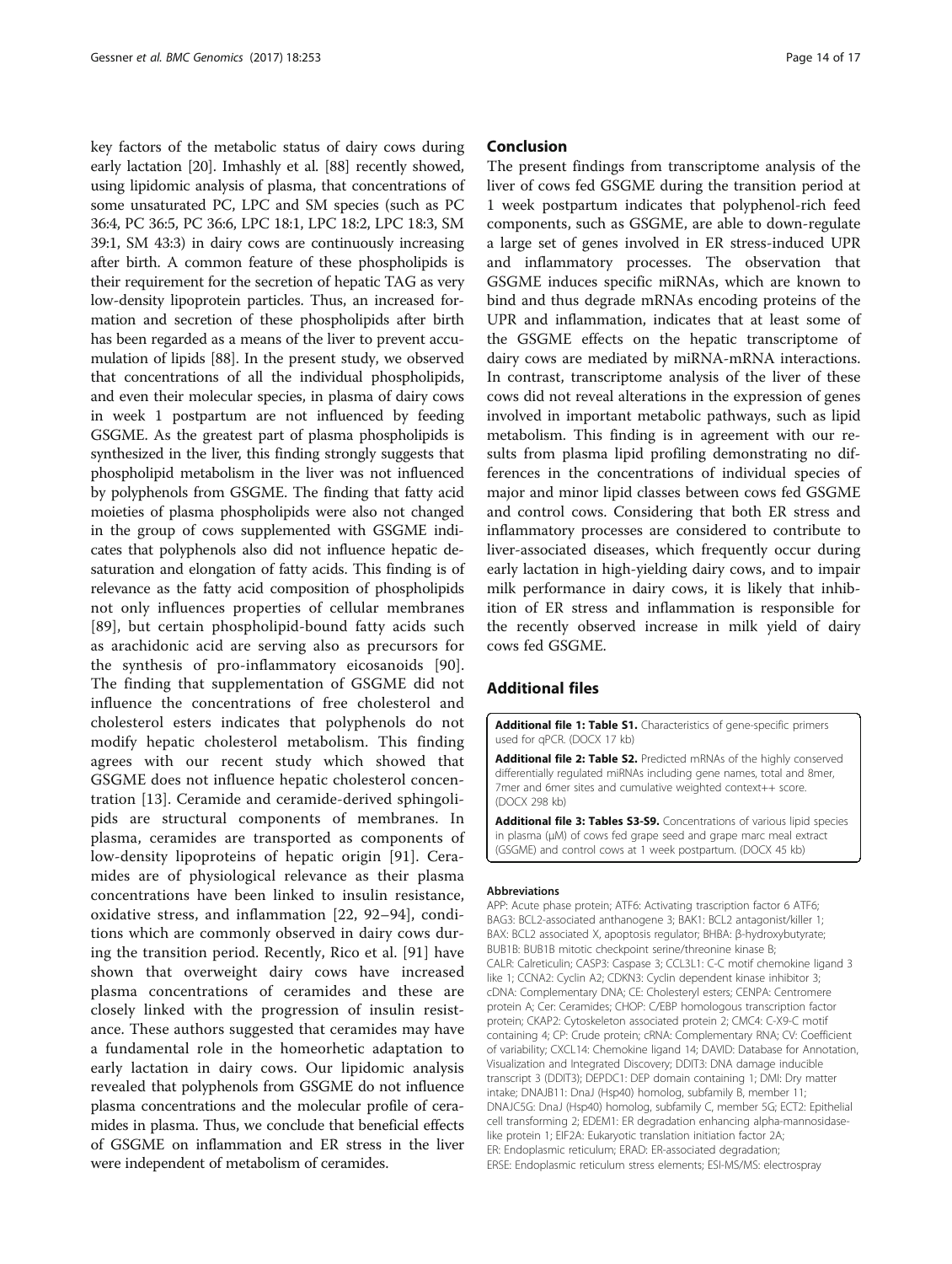<span id="page-14-0"></span>ionization tandem mass spectrometry; FC: Fold-change; FC: Free cholesterol; FDR: False discovery rates; FGF-21: Fibroblast-growth factor-21; GADD45B: Growth arrest and DNA damage inducible beta; GAS2L3: Growth arrest specific 2 like 3; GEO: Gene expression omnibus; GO: Gene ontology; GSEA: Gene set enrichment analysis; GSGME: Grape seed and grape marc meal extract; HERPUD1: Homocysteine inducible ER protein with ubiquitin like domain 1; HexCer: Hexosylceramides; HP: Haptoglobin; HSPA5: Heat shock 70 kDa protein 5; HYOU1: Hypoxia up-regulated 1 (HYOU1); IL: Interleukin; KEGG: Kyoto encyclopedia of genes and genomes; KFB: Centre of excellence for fluorescent bioanalytics; KIF11: Kinesin family member 11; LPC: Lysophosphatidylcholine; MANF: Mesencephalic astrocyte-derived neurotrophic factor; NE: Net energy; NEB: Negative energy balance; NEFA: Non-esterified fatty acids; NF-κB: Nuclear factor kappa B; NUF2: NDC80 kinetochore complex component; PC: Phosphatidylcholine; PDIA4: Protein disulfide isomerase family A, member 4; PE: Phosphatidylethanolamine; PE-P: PE-based plasmalogens; PERK: Protein kinase (RNA)-like endoplasmic reticulum kinase; PHLDA1: Pleckstrin homology-like domain, family A, member 1; PI: Phosphatidylinositol; PPP1R3C: Protein phosphatase 1 regulatory subunit 3C; qPCR: Quantitative real-time polymerase chain reaction; RIN: RNA integrity number; RMA: Robust multichip analysis; SAA: Serum amyloid A; SM: Sphingomyelin; SMC4: Structural maintenance of chromosomes 4; SPC25: SPC25 NDC80 kinetochore complex component (SPC25); ss: Singlestranded; STMN1: Stathmin 1; TAG: Triacylglycerols; TMR: Total mixed ration; TPO2A: Topoisomerase (DNA) II alpha; TUBB: β-tubulin; UPR: Unfolded protein response; WARS: Tryptophanyl-tRNA synthetase; XBP1: X-box binding protein 1

#### Acknowledgements

None.

#### Funding

No funding was obtained for this study.

#### Availability of data and materials

The microarray data set supporting the results of this article is available in the Gene Expression Omnibus repository, GEO Series accession number GSE86368.

#### Authors' contributions

KE, CK and GD designed research and coordinated the study. AW, CK, and DG performed the experiments. DG and RR analyzed the data and performed functional analysis of microarray data. GL performed lipidomic analysis. DG, RR and KE wrote the paper. All authors read and approved the final manuscript.

#### Competing interests

The authors declare that they have no competing interest.

#### Consent for publication

Not applicable.

#### Ethics approval and consent to participate

The experiment was conducted at the Educational and Research Centre for Animal Husbandry Hofgut Neumühle in Rhineland-Palatinate (Münchweiler an der Alsenz, Germany). All cows included in this study originate from the facility's own calf rearing. The experimental protocol was approved by the Provincial Government of Coblenz, Germany (23 177–07/G12–20–074).

### Publisher's Note

Springer Nature remains neutral with regard to jurisdictional claims in published maps and institutional affiliations.

#### Author details

93053, Germany.

<sup>1</sup> Institute of Animal Nutrition and Nutrition Physiology, Justus-Liebig-University Giessen, Heinrich-Buff-Ring 26-32, Giessen 35392, Germany. <sup>2</sup> Educational and Research Centre for Animal Husbandry, Hofgut Neumuehle, Muenchweiler an der Alsenz 67728, Germany. <sup>3</sup>Department Life Sciences and Engineering, University of Applied Sciences, Bingen am Rhein<br>55411, Germany. <sup>4</sup>Institute of Clinical Chemistry and Laboratory Medicine, University Hospital of Regensburg, Franz-Josef-Strauss-Allee 11, Regensburg

#### Received: 14 September 2016 Accepted: 17 March 2017 Published online: 23 March 2017

#### References

- 1. Drackley JK. Biology of dairy cows during the transition period: the final frontier? J Dairy Sci. 1999;82:2259–73.
- 2. Drackley JK, Overton TR, Douglas GN. Adaptations of glucose and longchain fatty acid metabolism in liver of dairy cows during the periparturient period. J Dairy Sci. 2001;84:E100–12.
- 3. Plaizier JC, Krause DO, Gozho GN, McBride BW. Subacute ruminal acidosis in dairy cows: the physiological causes, incidence and consequences. Vet J. 2008;176:21–31.
- 4. Vels L, Rontved CM, Bjerring M, Ingvartsen KL. Cytokine and acute phase protein gene expression in repeated liver biopsies of dairy cows with a lipopolysaccharide-induced mastitis. J Dairy Sci. 2009;92:922–34.
- 5. Zebeli Q, Metzler-Zebeli BU. Interplay between rumen digestive disorders and diet-induced inflammation in dairy cattle. Res Vet Sci. 2012;93:1099– 108.
- 6. Bionaz M, Trevisi E, Calamari L, Librandi F, Ferrari A, Bertoni G. Plasma paraoxonase, health, inflammatory conditions, and liver function in transition dairy cows. J Dairy Sci. 2007;90:1740–50.
- 7. Bradford BJ, Yuan K, Farney JK, Mamedova LK, Carpenter AJ. Invited review: inflammation during the transition to lactation: New adventures with an old flame. J Dairy Sci. 2015;98:6631–50.
- 8. Gessner DK, Schlegel G, Ringseis R, Schwarz FJ, Eder K. Up-regulation of endoplasmic reticulum stress induced genes of the unfolded protein response in the liver of periparturient dairy cows. BMC Vet Res. 2014;10:46.
- 9. Cnop MF, Foufelle F, Velloso LA. Endoplasmic reticulum stress, obesity and diabetes. Trends Mol Med. 2012;18:59–68.
- 10. Ringseis R, Gessner DK, Eder K. Molecular insights into the mechanisms of liverassociated diseases in early-lactating dairy cows: hypothetical role of endoplasmic reticulum stress. J Anim Physiol Anim Nutr (Berl). 2015;99:626–45.
- 11. Xia EQ, Deng GF, Guo YJ, Li HB. Biological activities of polyphenols from grapes. Int J Mol Sci. 2010;11:622–46.
- 12. Landete JM. Updated knowledge about polyphenols: functions, bioavailability, metabolism, and health. Crit Rev Food Sci Nutr. 2012;52:936–48.
- 13. Gessner DK, Koch C, Romberg FJ, Winkler A, Dusel G, Herzog E, Most E, Eder K. The effect of grape seed and grape marc meal extract on mill performance and the expression of genes of endoplasmic reticulum stress and inflammation in the liver of dairy cows in early lactation. J Dairy Sci. 2015;98:8856–68.
- 14. Romier B, Schneider YJ, Larondelle Y, During A. Dietary polyphenols can modulate the intestinal inflammatory response. Nutr Rev. 2009;67:363–78.
- 15. Vendrame S, Klimis-Zacas D. Anti-inflammatory effect of anthocyanins via modulation of nuclear factor-κB and mitogen-activated protein kinase signaling cascades. Nutr Rev. 2015;73:348–58.
- 16. Gessner DK, Ringseis R, Eder K. Potential of plant polyphenols to combat oxidative stress and inflammatory processes in farm animals. J Anim Physiol Anim Nutr (Berl). 2016. doi:[10.1111/jpn.12579\(Epubaheadofprint\).](http://dx.doi.org/10.1111/jpn.12579(Epubaheadofprint))
- 17. Loor JJ, Dann HM, Everts RE, Oliveira R, Green CA, Guretzky NA, Rodriguez-Zas SL, Lewin HA, Drackley JK. Temporal gene expression profiling of liver from periparturient dairy cows reveals complex adaptive mechanisms in hepatic function. Physiol Genomics. 2005;23:217–26.
- 18. Loor JJ, Dann HM, Guretzky NA, Everts RE, Oliveira R, Green CA, Litherland NB, Rodriguez-Zas SL, Lewin HA, Drackley JK. Plane of nutrition prepartum alters hepatic gene expression and function in dairy cows as assessed by longitudinal transcript and metabolic profiling. Physiol Genomics. 2006;27:29–41.
- 19. Loor JJ, Everts RE, Bionaz M, Dann HM, Morin DE, Oliveira R, Rodriguez-Zas SL, Drackley JK, Lewin HA. Nutrition-induced ketosis alters metabolic and signaling gene networks in liver of periparturient dairy cows. Physiol Genomics. 2007;32:105–16.
- 20. Ha NT, Gross JJ, van Dorland A, Tetens J, Thaller G, Schlather M, Bruckmaier R, Simianer H. Gene-based mapping and pathway analysis of metabolic traits in dairy cows. PLoS One. 2015;10:e0122325.
- 21. Hamada Y, Nagasaki H, Fujiya A, Seino Y, Shang QL, Suzuki T, Hashimoto H, Oiso Y. Involvement of de novo ceramide synthesis in pro-inflammatory adipokine secretion and adipocyte-macrophage interaction. J Nutr Biochem. 2014;25:1309–16.
- 22. Gomez-Muñoz A, Presa N, Gomez-Larrauri A, Rivera IG, Trueba M, Ordoñez M. Control of inflammatory responses by ceramide, sphingosine 1 phosphate and ceramide 1-phosphate. Prog Lipid Res. 2016;61:51–62.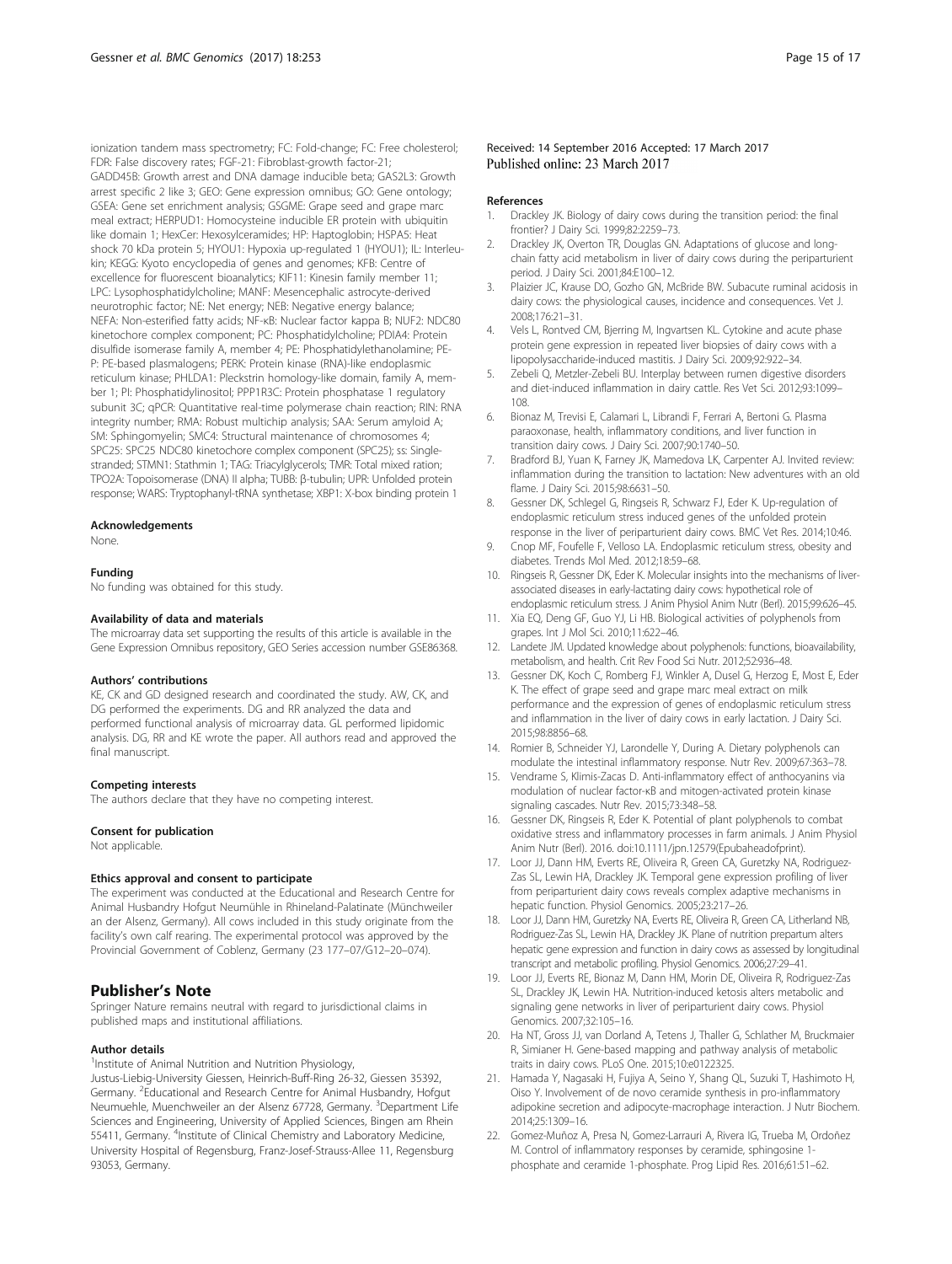- <span id="page-15-0"></span>23. Aguirre L, Portillo MP, Hijona E, Bujanda L. Effects of resveratrol and other polyphenols in hepatic steatosis. World J Gastroenterol. 2014;20:7366–80.
- 24. Gessner DK, Schlegel G, Keller J, Schwarz FJ, Ringseis R, Eder K. Expression of target genes of nuclear factor E2-related factor 2 in the liver of dairy cows in the transition period and at different stages of lactation. J Dairy Sci. 2013; 96:1038–43.
- 25. GfE (German Society of Nutrition Physiology). Empfehlungen zur Energieund Nährstoffversorgung der Milchkühe und Aufzuchtrinder. Frankfurt: DLG-Verlag; 2001.
- 26. VDLUFA (Verband Deutscher Landwirtschaftlicher Untersuchungs- und Forschungsanstalten). VDLUFA-Methodenbuch. Band III: Die chemische Untersuchung von Futtermitteln. Ergänzungslieferungen von 1983, 1988, 1992, 1997, 2004, 2006, 2007. Darmstadt: VDLUFA-Verlag; 2007.
- 27. Winkler A, Weber F, Ringseis R, Eder K, Dusel G. Determination of polyphenol and crude nutrient content and nutrient digestibility of dried and ensiled white and red wine grape pomace cultivars. Arch Anim Nutr. 2015;69:187–200.
- 28. Seker E. The determination of the energy values of some ruminant feeds by using digestibility trial and gas test. Revue Méd Vét. 2002;153:323–8.
- 29. Edgar R, Domrachev M, Lash AE. Gene expression omnibus: NCBI gene expression and hybridization array data repository. Nucleic Acids Res. 2002; 30:207–10.
- 30. Irizarry RA, Hobbs B, Collin F, Beazer-Barclay YD, Antonellis KJ, Scherf U, Speed TP. Exploration, normalization, and summaries of high density oligonucleotide array probe level data. Biostatistics. 2003;4:249–64.
- 31. Lewis BP, Burge CB, Bartel DP. Conserved seed pairing, often flanked by adenosines, indicates that thousands of human genes are microRNA targets. Cell. 2005;120:15–20.
- 32. Agarwal V, Bell GW, Nam JW, Bartel DP. Predicting effective microRNA target sites in mammalian mRNAs. Elife. 2015;12:4.
- 33. da Huang W, Sherman BT, Lempicki RA. Systematic and integrative analysis of large gene lists using DAVID bioinformatics resources. Nat Protoc. 2009;4:44–57.
- 34. Huang DW, Sherman BT, Lempicki RA. Bioinformatics enrichment tools: paths toward the comprehensive functional analysis of large gene lists. Nucleic Acids Res. 2009;37:1–13.
- 35. Vandesompele J, De Preter K, Pattyn F, Poppe B, Van Roy N, De Paepe A, Speleman F. Accurate normalization of real-time quantitative RT-PCR data by geometric averaging of multiple internal control genes. Genome Biol. 2002;3:RESEARCH0034.
- 36. Bligh EG, Dyer WJ. A rapid method of total lipid extraction and purification. Can J Biochem Physiol. 1959;37:911–7.
- 37. Liebisch G, Lieser B, Rathenberg J, Drobnik W, Schmitz G. High-throughput quantification of phosphatidylcholine and sphingomyelin by electrospray ionization tandem mass spectrometry coupled with isotope correction algorithm. Biochim Biophys Acta. 2004;1686:108–17.
- 38. Liebisch G, Binder M, Schifferer R, Langmann T, Schulz B, Schmitz G. High throughput quantification of cholesterol and cholesteryl ester by electrospray ionization tandem mass spectrometry (ESI-MS/MS). Biochim Biophys Acta. 2006;1761:121–8.
- 39. Liebisch G, Drobnik W, Lieser B, Schmitz G. High-throughput quantification of lysophosphatidylcholine by electrospray ionization tandem mass spectrometry. Clin Chem. 2002;48:2217–24.
- 40. Liebisch G, Drobnik W, Reil M, Trumbach B, Arnecke R, Olgemoller B, Roscher A, Schmitz G. Quantitative measurement of different ceramide species from crude cellular extracts by electrospray ionization tandem mass spectrometry (ESI-MS/MS). J Lipid Res. 1999;40:1539–46.
- 41. Brügger B, Erben G, Sandhoff R, Wieland FT, Lehmann WD. Quantitative analysis of biological membrane lipids at the low picomole level by nanoelectrospray ionization tandem mass spectrometry. Proc Natl Acad Sci U S A. 1997;94:2339–44.
- 42. Matyash V, Liebisch G, Kurzchalia TV, Shevchenko A, Schwudke D. Lipid extraction by methyl-tertbutylether for high-throughput lipidomics. J Lipid Res. 2008;49:1137–46.
- 43. Zemski Berry KA, Murphy RC. Electrospray ionization tandem mass spectrometry of glycerophosphoethanolamine plasmalogen phospholipids. J Am Soc Mass Spectrom. 2004;15:1499–508.
- 44. Liebisch G, Vizcaino JA, Kofeler H, Trotzmuller M, Griffiths WJ, Schmitz G, Spener F, Wakelam MJ. Shorthand notation for lipid structures derived from mass spectrometry. J Lipid Res. 2013;54:1523–30.
- 45. Loor JJ. Genomics of metabolic adaptations in the peripartal cow. Animal. 2010;4:1110–39.
- 46. Lemus L, Goder V. Regulation of endoplasmic reticulum-associated protein degradation (ERAD) by ubiquitin. Cells. 2014;3:824–47.
- 47. Marciniak SJ, Ron D. Endoplasmic reticulum stress signaling in disease. Physiol Rev. 2006;86:1133–49.
- 48. Fu S, Watkins SM, Hotamisligil GS. The role of endoplasmic reticulum in hepatic lipid homeostasis and stress signaling. Cell Metab. 2012;15:623–34.
- 49. Mizobuchi N, Hoseki J, Kubota H, Toyokuni S, Nozaki J, Naitoh M, Koizumi A, Nagata K. ARMET is a soluble ER protein induced by the unfolded protein response via ERSE-II element. Cell Struct Funct. 2007;32:41–50.
- 50. Liu H, Tang X, Gong L. Mesencephalic astrocyte-derived neurotrophic factor and cerebral dopamine neurotrophic factor: New endoplasmic reticulum stress response proteins. Eur J Pharmacol. 2015;750:118–22.
- 51. Breckenridge DG, Germain M, Mathai JP, Nguyen M, Shore GC. Regulation of apoptosis by endoplasmic reticulum pathways. Oncogene. 2003;22:8608–18.
- 52. Rutkowski DT, Kaufman RJ. A trip to the ER: coping with stress. Trends Cell Biol. 2004;14:20–8.
- 53. Proudfoot AE, Uguccioni M. Modulation of chemokine responses: synergy and cooperativity. Front Immunol. 2016;7:183.
- 54. Momoi T. Caspases involved in ER stress-mediated cell death. J Chem Neuroanat. 2004;28:101–5.
- 55. Barnes PJ, Karin M. Nuclear factor-kappaB: a pivotal transcription factor in chronic inflammatory diseases. N Engl J Med. 1997;336:1066–71.
- 56. Venteclef N, Jakobsson T, Steffensen KR, Treuter E. Metabolic nuclear receptor signaling and the inflammatory acute phase response. Trends Endocrinol Metab. 2011;22:333–43.
- 57. Graugnard DE, Moyes KM, Trevisi E, Khan MJ, Keisler D, Drackley JK, Bertoni G, Loor JJ. Liver lipid content and inflammometabolic indices in peripartal dairy cows are altered in response to prepartal energy intake and postpartal intramammary inflammatory challenge. J Dairy Sci. 2013;96:918–35.
- 58. Akbar H, Grala TM, Vailati Riboni M, Cardoso FC, Verkerk G, McGowan J, Macdonald K, Webster J, Schutz K, Meier S, Matthews L, Roche JR, Loor JJ. Body condition score at calving affects systemic and hepatic transcriptome indicators of inflammation and nutrient metabolism in grazing dairy cows. J Dairy Sci. 2015;98:1019–32.
- 59. Morishima N, Nakanishi K, Nakano A. Activating transcription factor-6 (ATF6) mediates apoptosis with reduction of myeloid cell leukemia sequence 1 (Mcl-1) protein via induction of WW domain binding protein 1. J Biol Chem. 2011;286:35227–35.
- 60. Holcik M, Sonenberg N. Translational control in stress and apoptosis. Nat Rev Mol Cell Biol. 2005;6:318–27.
- 61. Inagaki T, Dutchak P, Zhao G, Ding X, Gautron L, Parameswara V, Li Y, Goetz R, Mohammadi M, Esser V, Elmquist JK, Gerard RD, Burgess SC, Hammer RE, Mangelsdorf DJ, Kliewer SA. Endocrine regulation of the fasting response by PPARαmediated induction of fibroblast growth factor 21. Cell Metab. 2007;5:415–25.
- 62. Kim KH, Lee MS. FGF21 as a stress hormone: the roles of FGF21 in stress adaptation and the treatment of metabolic diseases. Diabetes Metab J. 2014;38:245–51.
- 63. Carriquiry M, Weber WJ, Fahrenkrug SC, Crooker BA. Hepatic gene expression in multiparous Holstein cows treated with bovine somatotropin and fed n-3 fatty acids in early lactation. J Dairy Sci. 2009;92:4889–900.
- 64. Schoenberg KM, Giesy SL, Harvatine KJ, Waldron MR, Cheng C, Kharitonenkov A, Boisclair YR. Plasma FGF21 is elevated by the intense lipid mobilization of lactation. Endocrinology. 2011;152:4652–61.
- 65. Schlegel G, Ringseis R, Keller J, Schwarz FJ, Windisch W, Eder K. Expression of fibroblast growth factor 21 in the liver of dairy cows in the transition period and during lactation. J Anim Physiol Anim Nutr (Berl). 2013;97:820–9.
- 66. Bertoni G, Trevisi E, Han X, Bionaz M. Effects of inflammatory conditions on liver activity in puerperium period and consequences for performance in dairy cows. J Dairy Sci. 2008;91:3300–10.
- 67. Trevisi E, Bertoni G, Lombardelli R, Minuti A. Relation of inflammation and liver function with the plasma cortisol response to adrenocorticotropin in early lactating dairy cows. J Dairy Sci. 2013;96:5712–22.
- Bertoni G, Trevisi E, Piccioli-Cappelli F. Effects of acetyl-salicylate used in post-calving of dairy cows. Vet Res Commun. 2004;28 Suppl 1:217–9.
- Farney JK, Mamedova LK, Coetzee JF, Minton JE, Hollis LC, Bradford BJ. Sodium salicylate treatment in early lactation increases whole-lactation milk and milk fat yield in mature dairy cows. J Dairy Sci. 2013;96:7709–18.
- 70. Carpenter AJ, Ylioja CM, Vargas CF, Mamedova LK, Mendonca LG, Coetzee JF, Hollis LC, Gehring R, Bradford BJ. Hot topic: early postpartum treatment of commercial dairy cows with nonsteroidal antiinflammatory drugs increases whole-lactation milk yield. J Dairy Sci. 2016;99:672–9.